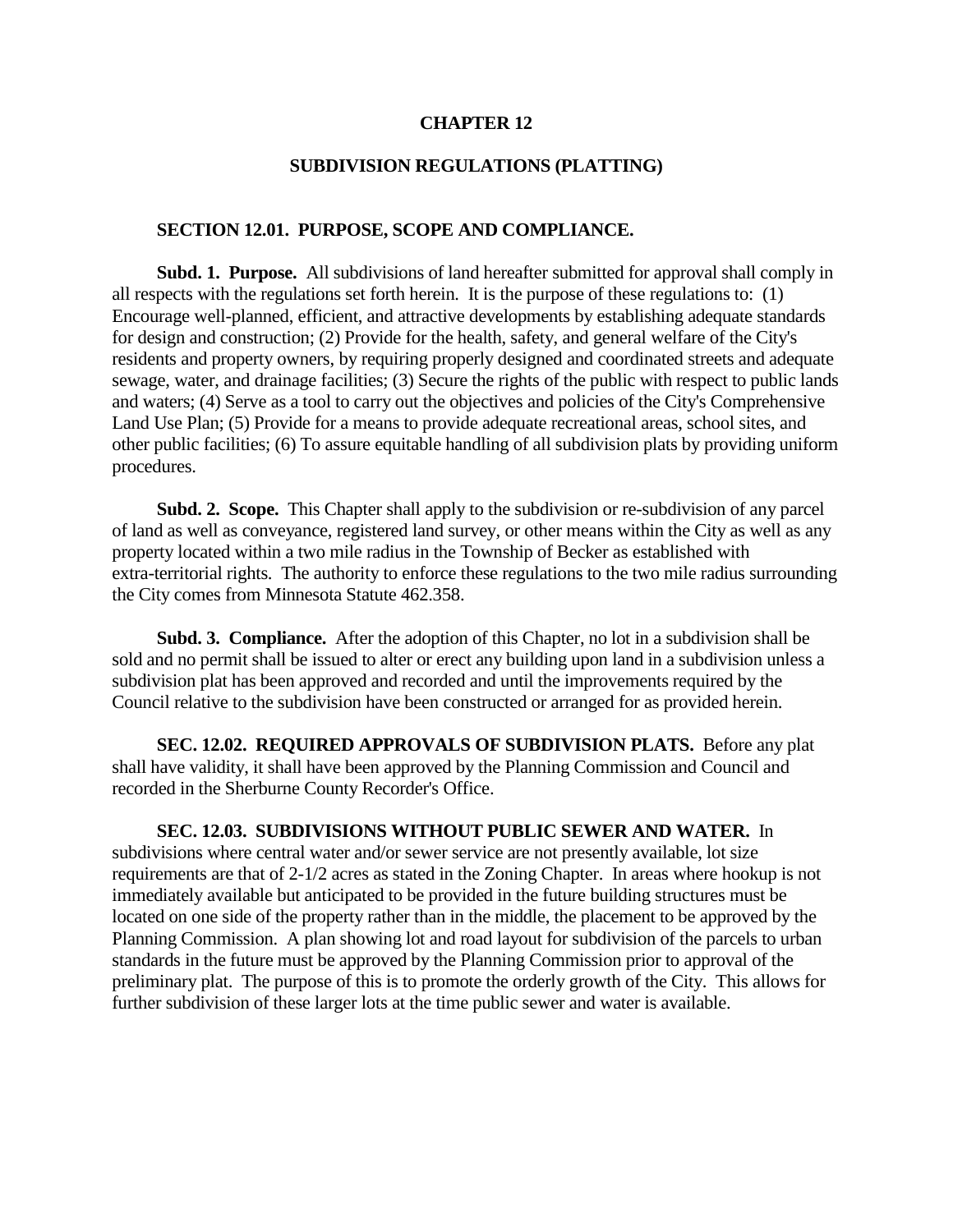### **SEC. 12.04. CONDITIONS FOR METES AND BOUNDS CONVEYANCES.**

**Subd. 1.** No conveyance of land in which the land conveyed is described by metes and bounds, or by reference to an unapproved registered land survey made after the effective date of Laws 1961, Chapter 462, shall be made or recorded unless the parcel described in the conveyance:

- **A.** As a separate parcel of record at the effective date of this Chapter, or
- **B.** Was the subject of a written agreement to convey that which was entered into prior to such date, or
- **C.** Was a separate parcel of not less than two and one-half (2 1/2) acres in area and one hundred fifty (150) feet in width on January 1, 1966, or
- **D.** Was a separate parcel of not less than five (5) acres in area and three hundred (300) feet in width on July 1, 1980, or
- **E.** Is a single parcel of commercial or industrial land of not less than five (5) acres and having a width of not less than (300) feet and its conveyance does not result in the division of the parcel into two or more lots or parcels, any one of which is less than five (5) acres in area and three hundred (300) feet in width, or
- **F.** Is a single parcel of residential or agricultural land of not less than twenty (20) acres and having a width of five hundred (500) feet. Conveyance does not result in the division of the parcel into two or more lots or parcels, any one of which is less than twenty (20) acres in area and five hundred (500) feet in width. Except one parcel may be less than twenty (20) acres in area or five hundred (500) feet in width if the parcel is platted concurrently.

**Subd. 2.** Any of the above transfers of land shall require a certificate of compliance duly executed by the City Clerk after approval by the Council prior to recording of the land transfer in the County Recorder's Office.

**Subd. 3.** The Council may refuse to take over tracts as streets or roads or to improve, repair, or maintain any tracts which have been subdivided in this manner.

(Sections 12.05 through 12.09, inclusive, reserved for future expansion.)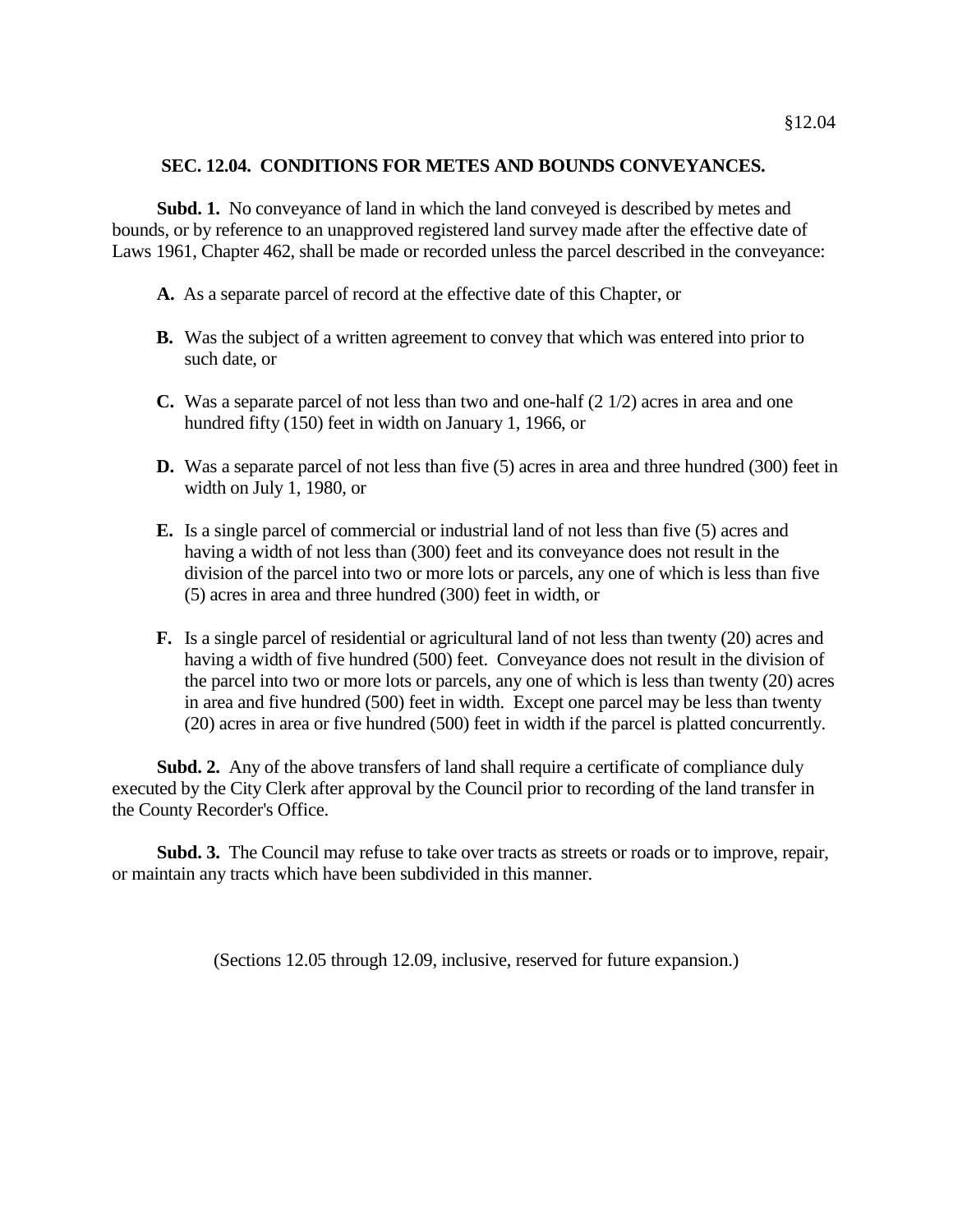# **SEC. 12.10. ADMINISTRATION, ENFORCEMENT, AMENDMENTS AND FINDINGS.**

**Subd. 1. Authority.** The City Clerk, Zoning Administrator, Building Inspector or other designated City Official, shall administer and enforce the provisions of this Chapter and for the purpose of this Chapter.

**Subd 2. Amendments.** The Council may amend, supplement, or repeal the provision of this Chapter after a public hearing has been held thereon. Such amendment may be initiated by the Council, Planning Commission, or by petition. A notice of time, place, and purpose of hearing shall be published in the official newspaper of the City at least ten (10) days prior to the day of the hearing.

**Subd. 3. Standards for Findings.** In reviewing all proposed subdivisions, plats and planned unit developments the Planning Commission and the Council shall consider, and use as a basis for their decisions the following factors:

- **A.** Consistency with the design standards and other requirements of this Chapter.
- **B.** Consistency with the City's Growth Management System of other development plans.
- **C.** Consistency with the Zoning Chapter.
- **D.** The physical characteristics of the site, including but not limited to topography, erosion, and flooding potential, and soil limitations, are suitable for the type of development or use contemplated.
- **E.** The proposed development will not create a negative fiscal or environmental impact upon the City.
- **F.** The proposed development is in accordance with the Comprehensive Land Use Plan.
- **G.** The City will not face undue financial hardship due to the development in question.
- **H.** The City will not face unnecessary interrupted use of public roadways, facilities, or property for an unspecified amount of time due to development the City is not ready for yet.
- **I.** The subdivision will not prohibit the orderly growth of the surrounding areas or the City as a whole.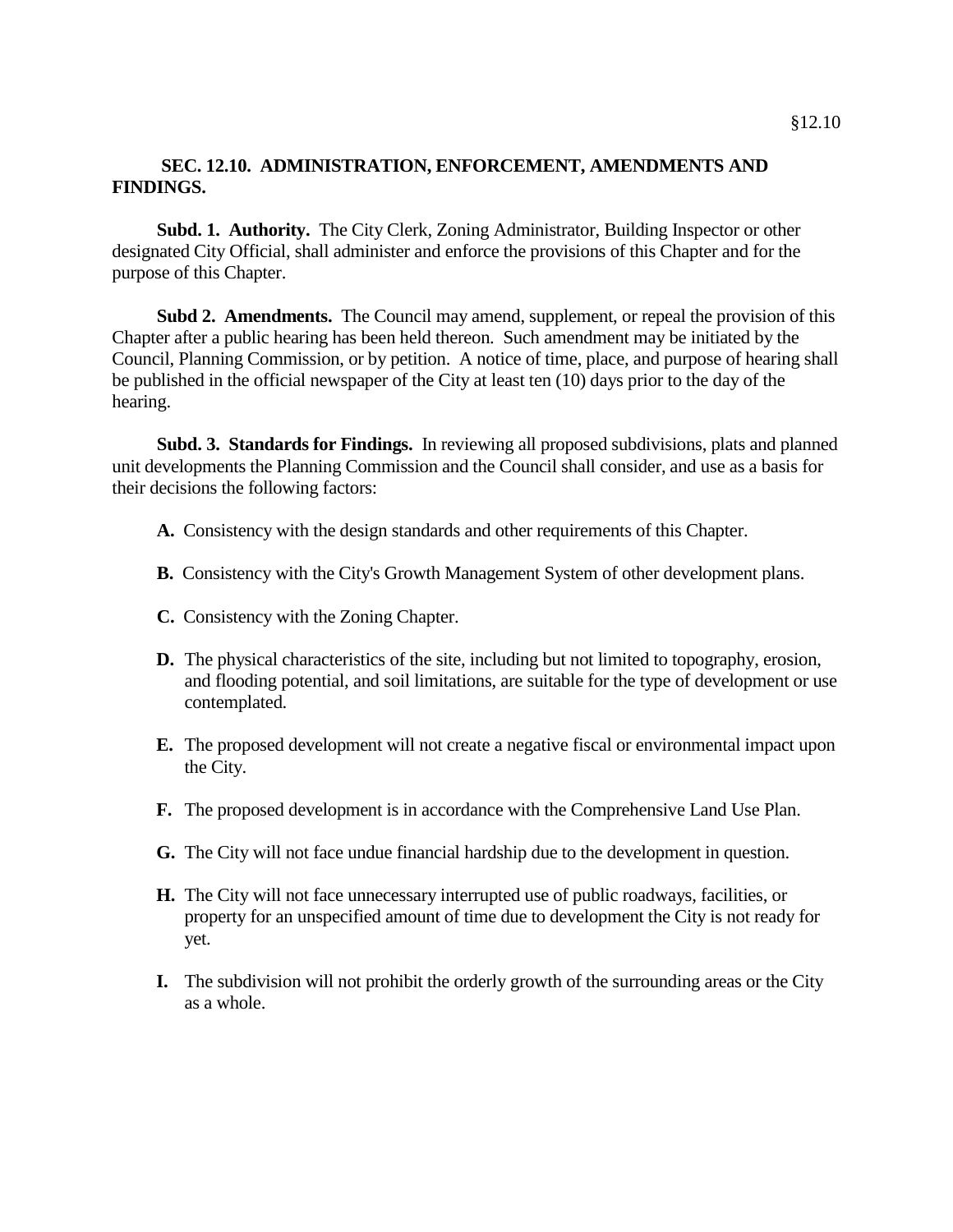**J.** The subdivision, plat or planned unit development will be developed and constructed in such a manner that there is a uniqueness about each building structure within the development and each structure must be at the construction standards that have been set within the City.

**Subd. 4. Building Permits.** No building permit shall be issued by any governmental official for the construction of any building, structure, or improvement on any land required to be subdivided by this Chapter until final plat approval has been granted.

**SEC. 12.11. BOARD OF ADJUSTMENT.** The Planning and Zoning Commission shall act as the Board of Adjustment for the subdivision regulations and will hear all appeals and requests and will recommend approval or denial of these appeals or requests to the Council for final approval.

# **SEC. 12.12. VARIANCES, EXCEPTIONS, PLANNED UNIT DEVELOPMENT**.

**Subd. 1. Variances.** The Board of Appeals and Adjustment shall have the authority to grant variances from the requirements of this Chapter subject to the same procedures, conditions and findings required by the Zoning Chapter as well as the findings included herein.

### **Subd. 2. Exceptions.**

- **A. Simple Lot Divisions.** A simple, easily described division of a platted lot of record (i.e., East One-Half of Lot 31, West One-Half of Lot 31) may be exempt from the platting requirements of this Chapter provided the resultant parcels meet all zoning requirements as to the lot area and width and it complies with the standards for findings herein. Such division requires approval by the Council.
- **B. Minor Subdivisions.** The supplementary information required herein entitled "Specifications for Plats" may be waived at the discretion of the Planning Commission.

**Subd. 3. Planned Unit Development.** The requirements of this Chapter may be waived by fulfillment of the Planned Unit Development requirements established in the Zoning Chapter.

 **SEC. 12.13. DEFINITIONS.** The following terms, as used in this Chapter, shall have the meanings stated:

**1. "Alley"** - A public or private right of way providing secondary vehicular access to the side or rear of two (2) or more properties abutting on a street.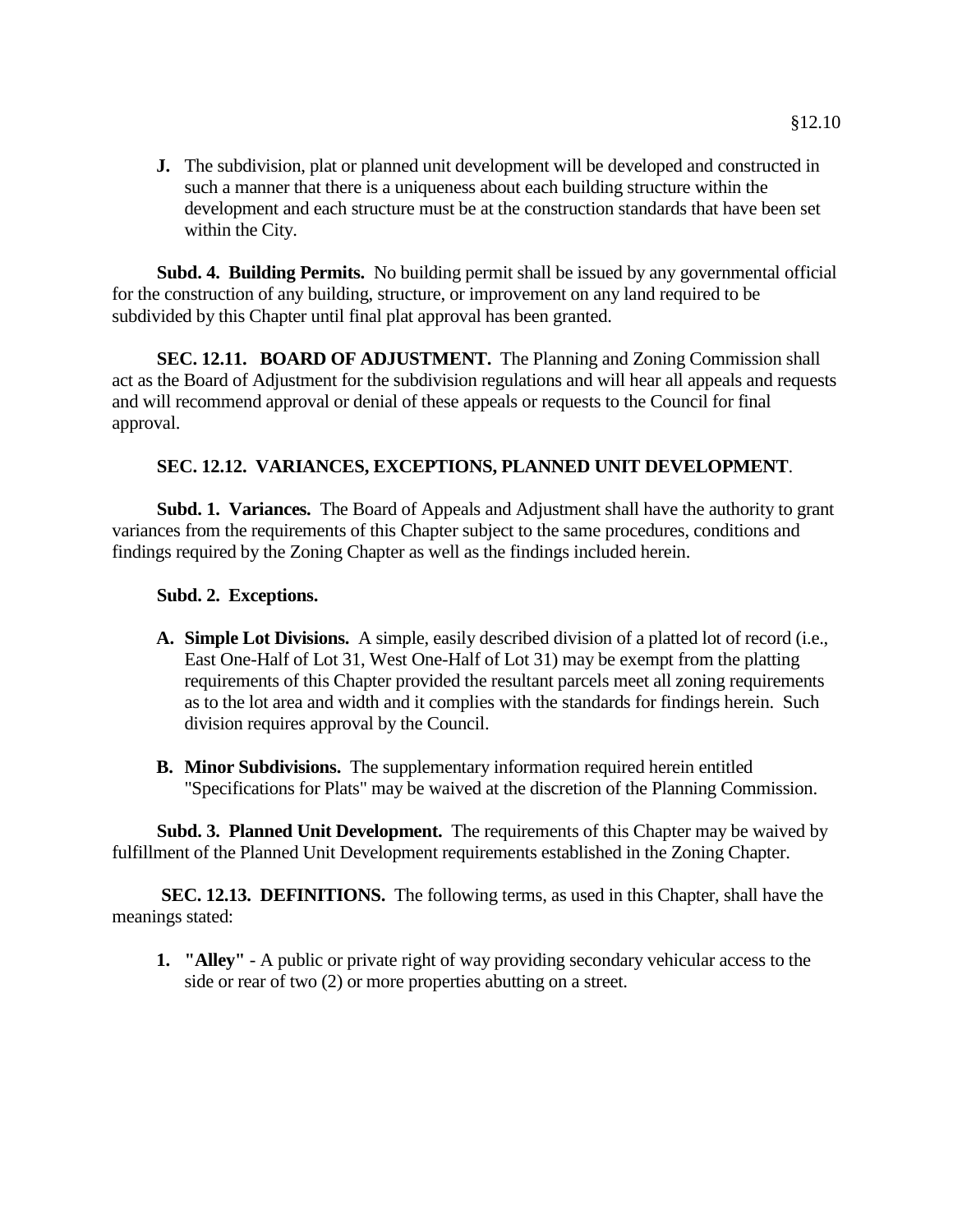- **2. "Applicant" –** The owner, their agent or person having legal control, ownership and/or interest in land for which the provisions of this Ordinance are being considered for or reviewed.
- **3. "Attorney or City Attorney"** The person designated by the City Council to be the City Attorney for the City of Becker.
- **4. "Block"** An area of land within a subdivision that is entirely bounded by streets, or by streets and the exterior boundary or boundaries of the subdivision, or a combination of the above with a river, lake, or rail line.
- **5. "Boulevard"** The portion of the street right-of-way between the curb line and the property line.
- **6. "Boundary Line"** Line indicating the bounds or limits of any tract or parcel of land.
- **7. "Buffer Yard"** A strip of land utilized to screen or partially screen a use or property from another use or property or to shield or mitigate noise, lights, or other impacts.
- **8. "Build Out Plan (Ghost Plat)"** A subdivision or resubdivision concept plan illustrating possible future lot layouts, street networks, and utility systems for oversized lots, outlots, or undeveloped land.
- **9. "Buildable Land**" Contiguous land area occurring within the property lines of a parcel or lot excluding wetlands, water course, ponds, public waters below the ordinary high water mark, and easements for stormwater ponds, pipelines and utility transmission lines.
- **10. "Building**"- Any structure used or intended for supporting or sheltering any use or occupancy.
- **11. "Building Setback Line"** A line parallel to a street or other parcel between which line and the nearest property line in which no building may be erected or placed.
- **12. "Butt Lots"** Any lot, or lots, at the end of a block, located between two corner lots.
- **13. "Certificate of Survey"** A land survey prepared by a land surveyor registered in the State of Minnesota with a certification that the information on the land survey is accurate.
- **14. "City"** The City of Becker, Sherburne County, Minnesota.
- **15. "Collector Street"** A street so designed on the Comprehensive Land Use Plan.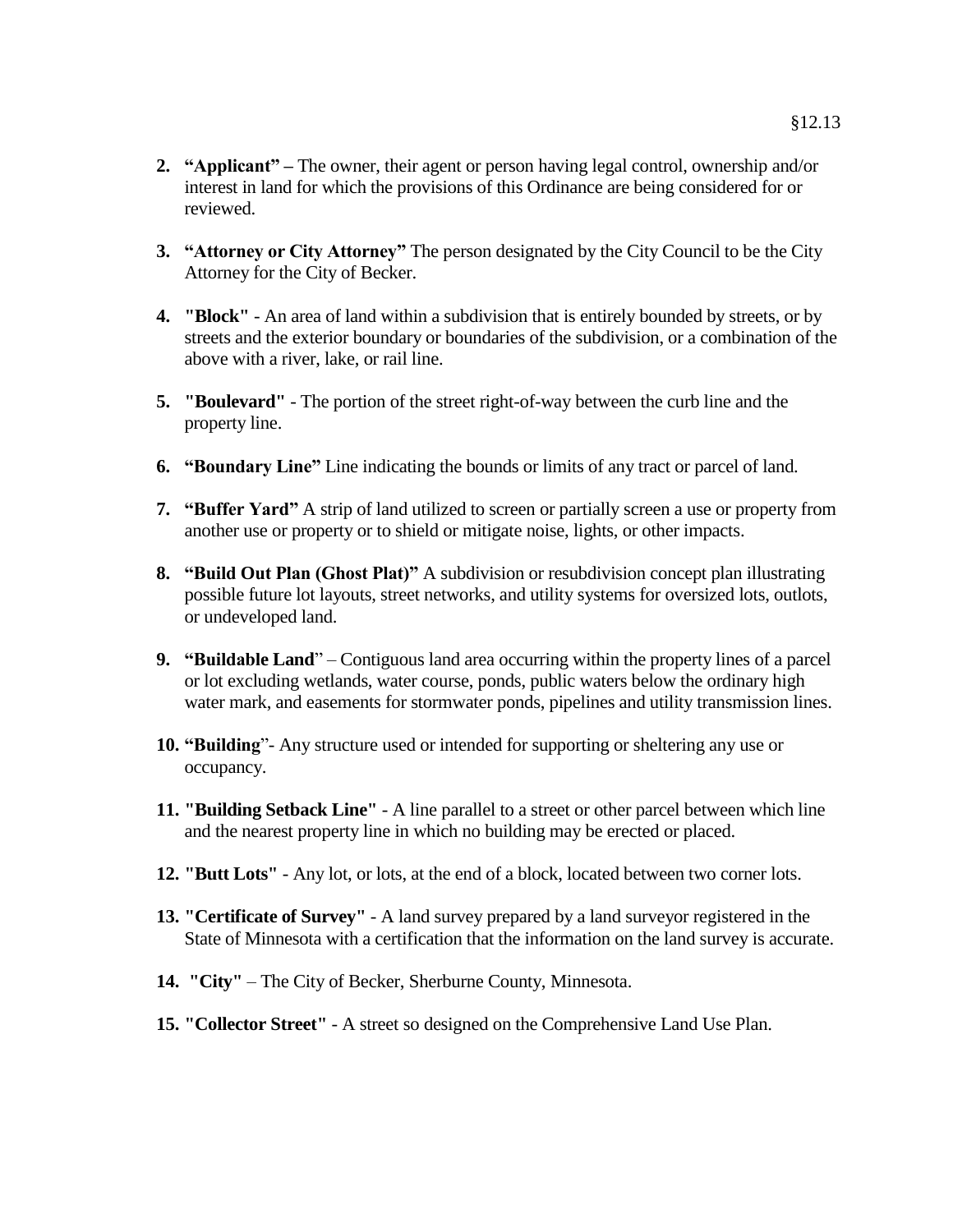- **16. "Common Open Space"** Any open space including but not limited to parks, nature areas, playgrounds, trails and recreational buildings and structures owned in common by a group of property owners.
- **17. "Comprehensive Plan" –**Compilation of policy statements, objectives, standards, and maps for guiding the physical, social and economic development, both public and private, of the City and its environs, as defined in the Minnesota Municipal Planning Act, sometimes referred to as "Comprehensive Guide Plan."
- **18. "Condominium**" A form of individual ownership within a building with joint responsibility for maintenance and repairs. In a condominium, each unit is under separate ownership, along with an undivided share of common buildings and land.
- **19. "Concept Plan"** Written and graphic documents that indicate in a conceptual form the proposed land uses, design and overall impact on the subject tract and surrounding lands.
- **20. "Contour Map" –** A map on which irregularities of land surface are shown by lines connecting points of equal elevations. Contour interval is the vertical height between contour lines.
- **21. "Critical Root Zone (CRZ)"** An imaginary circle surrounding the tree trunk with a radius distance of one (1) foot per one (1) inch of tree diameter, e.g., a twenty (20) inch diameter tree has a CRZ with a radius of twenty (20) feet.
- **22. "Crosswalk or Pedestrian Way"** A publicly owned right-of-way which crosses a block and furnishes pedestrian access to adjacent streets or properties.
- **23. "Cul-De-Sac"** –Short, local streets having only one outlet and a vehicular turn-around area.
- **24. "Design Standards"** Specifications to land owners or subdividers for the preparation of plats, both preliminary and final, indicating among other things, the optimum, minimum or maximum dimensions of such items as right-of-way, blocks, easements, and lots.
- **25. "Developer"** A person who submits an application for the purpose of land subdivision as defined herein. The developer may be the owner or authorized agent of the owner of the land to be subdivided.
- **26. "Development**" The act of building structures and installing site improvements.
- **27. Double Frontage Lots"** A lot extending between and having frontage on a major street and a local street with vehicular access solely from the latter.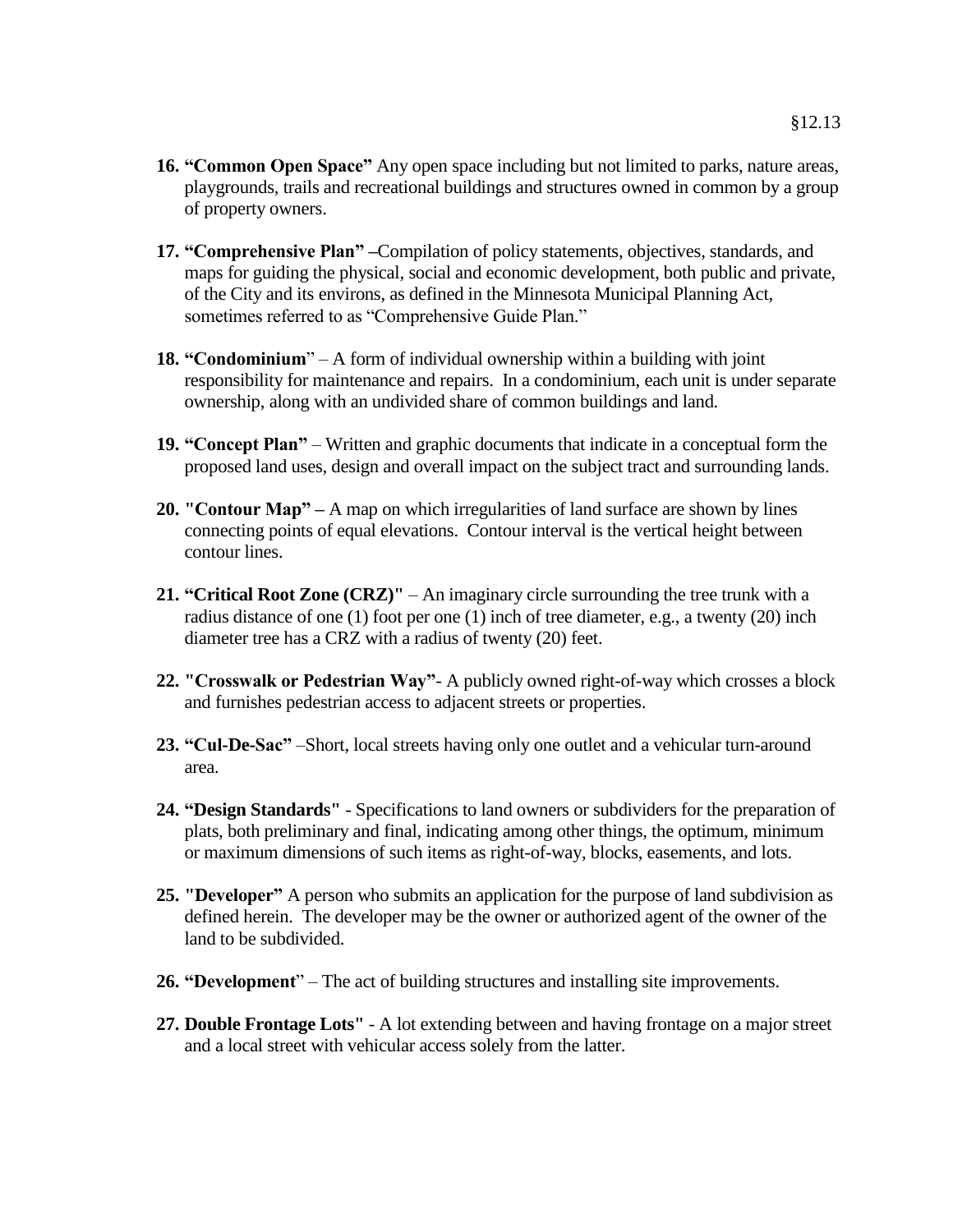- **28. "Diameter at Breast Height"** The diameter of a tree measured at diameter breast height, four and one-half (4.5) feet from the uphill side of the existing ground level. If a tree splits into multiple trunks below four and one-half (4.5) feet, the trunk is measured at its narrowest point beneath the split.
- **29. "Drainage Course"** A water course or indenture for the transmission of surface water.
- **30. "Drip Line"** The farthest distance away from the trunk that rain or dew will fall directly to the ground from the leaves or branches of the tree or one (1) foot per one (1) inch of diameter, whichever is greater.
- **31. "Easement"** A grant by an owner of land for the specific use of said land for a public or quasi-public purpose.
- **32. "Environmental Development" –** The development pattern and technique whereby lots are arranged in closely related groups to preserve the natural amenities of the land through the creation of commons open space
- **33. "Final Plat"** Final map, drawing, or chart on which the subdivider's plan of a subdivision is presented to the Council for approval and which, if approved, will be submitted to the County Recorder.
- **34. "Frontage"** The width of a lot or building site measured on the line separating it from a public street right-of-way.
- **35. "Gang Mail Receptacle" -**A structure approved by the City of Becker that holds multiple U.S. Post Office approved individual mailboxes and newspaper boxes*.*
- **36. "Grade, Percentage Of"** The rise or fall of a street in feet and tenths of a foot for each one hundred (100) feet of horizontal distance measured at the center line of the street.
- **37. "Growth Management System"** The goals, policies, programs, ordinances, and regulations used to guide the City's growth and development.
- **38. "High Water Level"** –The water level in a watercourse which could be predicted to occur as a result of a one-hundred (100) year, twenty-four (24) hour rainfall event using U.S. Department of Agriculture Soil Conservation Service methodology, as approved by the City. In addition developers shall model the five-hundred (500) year, twenty-four (24) hour rainfall event, if determined necessary by the Engineer.
- **39. "Improvement, Public"** Any drainage facility, street, parkway, park , lot improvement or other facility for which the local government may ultimately assume the responsibility for maintenance and operation, or which may affect an improvement for which City responsibility is established.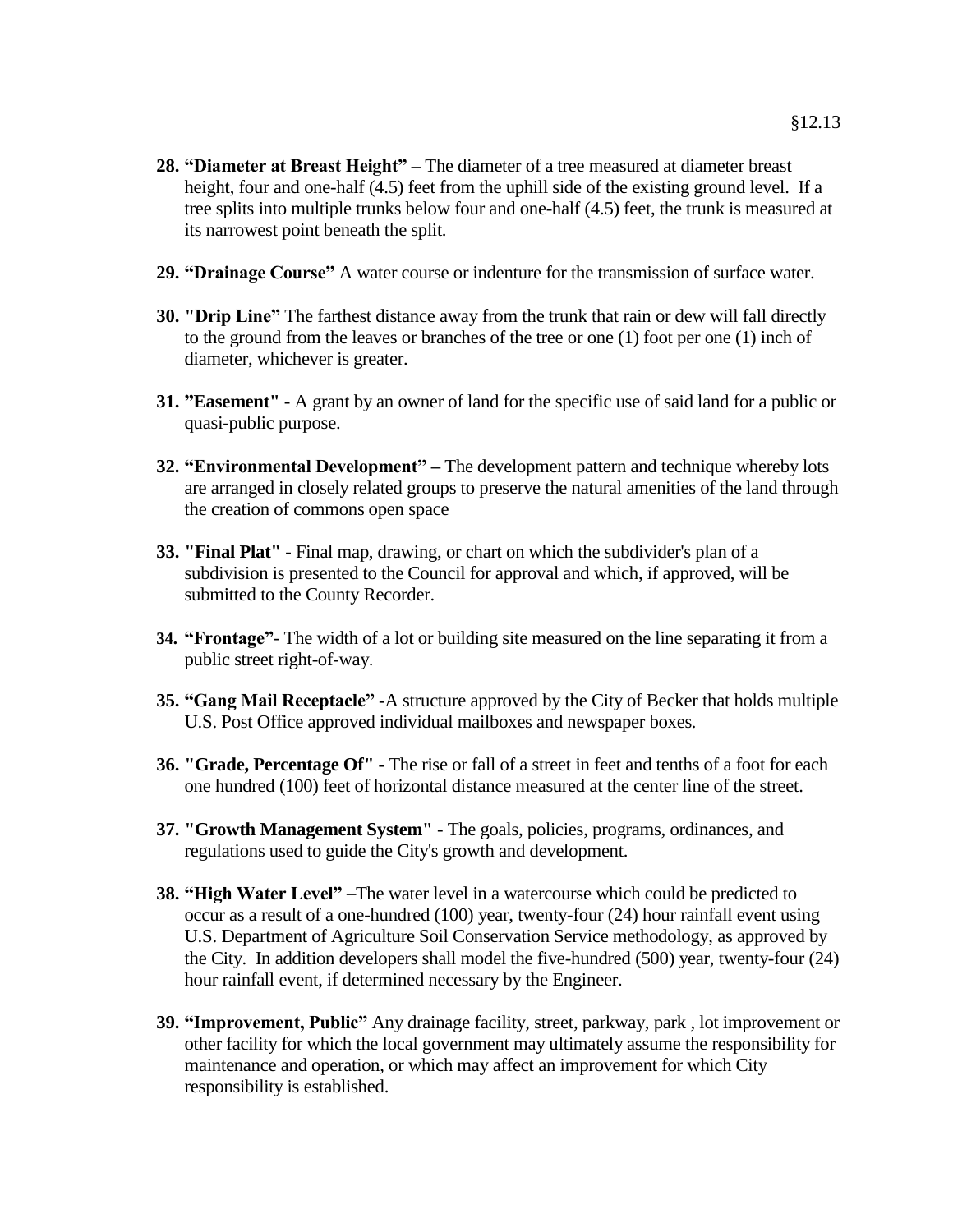- **40. "Land Disturbance" –** Any area in which movement of earth, alteration in topography, soil compaction, disruption of vegetation, change in soil chemistry, or any other change in the natural character of the land occurs as a result of the site preparation, grading, building construction or any other construction activity.
- **41.** "**Local Street"** A street of limited continuity used primarily for access to abutting properties and the local needs of the neighborhood.
- **42. "Lot (of record)"** A parcel of land , whether subdivided or otherwise legally described, as the effective date of this Chapter, November 7, 1993, and recorded as such in the County Recorder's Office, or approved by the City as a lot subsequent to such date, and which is occupied by or intended for occupancy by one (1) principal building or principal use together with any accessory buildings or such open spaces as required by this Chapter and having its principal frontage on a street, or a proposed street approved by the Council.
- **43. " Lot, Corner"** A lot or lots within a plat and situated at the corners thereof so that they are bound on two sides by streets. This term applies to any lot within the plat at street intersections and bounded on two sides by streets.
- **44. "Lot Depth"** The mean horizontal distance between the street right-of-way line and the opposite rear line of the lot measured in the general direction of the side lot lines.
- **45. "Lot, Flag"** A lot without the required full lot width on a public roadway and with access to the public roadway provided to the bulk of the lot by means of a narrow strip or private easement.
- **46. "Lot Line"**-A property line bounding a lot except that where any portion of a lot extends into the public right-of-way, the lot line shall be deemed to be the boundary of said public right-of-way.
- **47. "Lot Width"** The mean horizontal distance between the side property lines of a lot as measured at the building line.
- **48. "Major Thoroughfare"** A street designated on the Comprehensive Land Use Plan as a freeway, arterial or collector street.
- **49. "Marginal Access Street"** A local street which is parallel and adjacent to the thoroughfare and which provides access to abutting properties and protection from through traffic.
- **50. "Metes and Bounds Description" -** A description of real property which is not described by reference to a lot or block shown on a map, but is described by starting at a known point and describing the bearings and distances of the lines forming the boundaries of the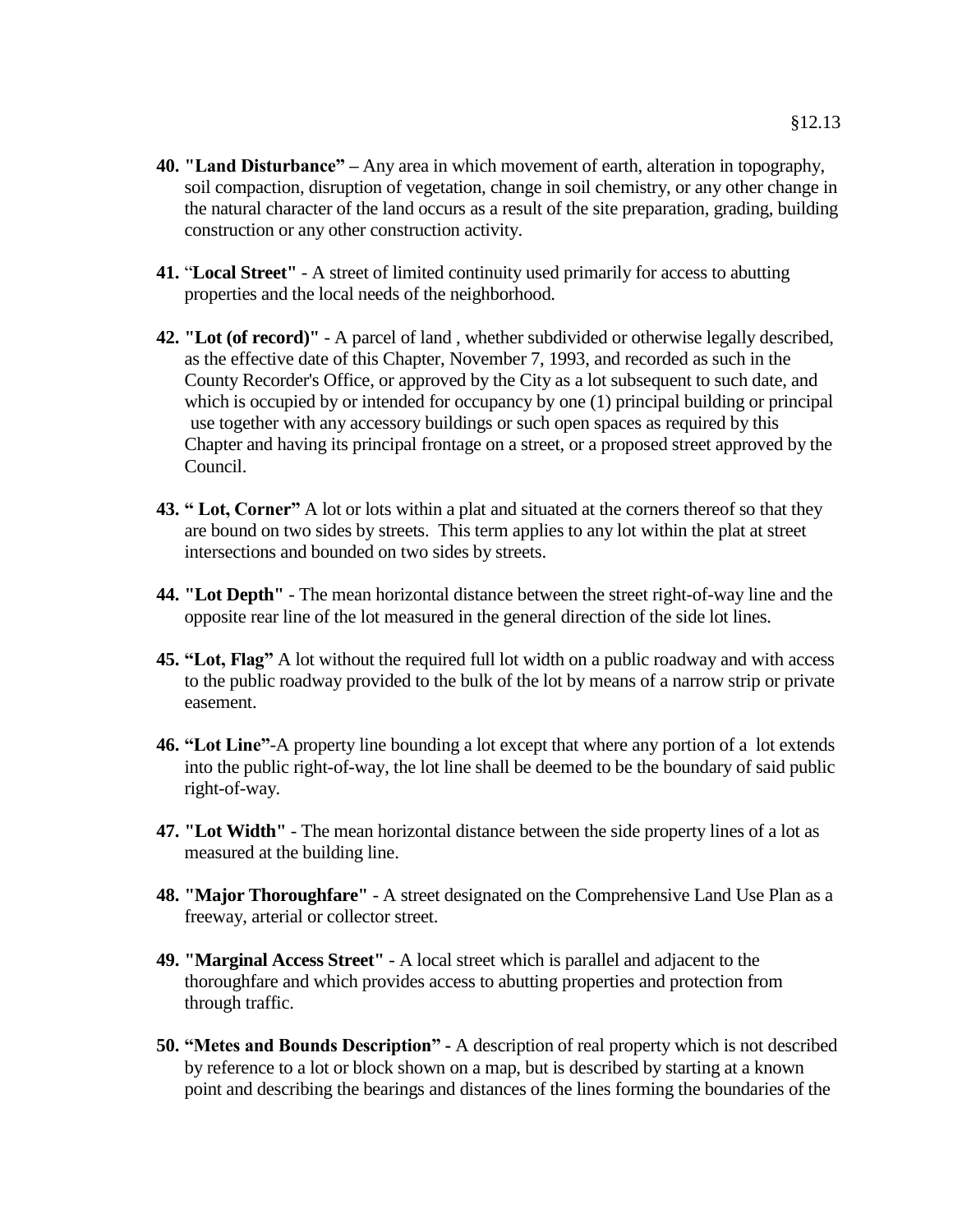property or delineates a fractional portion of a section, lot, or area by described lines or portions thereof.

- **51. "Minimum Subdivision Standards"** The guidelines, principles and specifications for the preparation of subdivision plans indicating, among other things, the minimum and maximum dimensions of the various elements set forth in the preliminary and final plat.
- **52. "Minor (Local) Street"**-A street which is used primarily for access to abutting property.
- **53. "Natural Waterway"** A natural passageway in the surface of the earth, so situated and having such a topographical nature that surface water flows through it from other areas before reaching a final ponding area or stream.
- **54. "Normal Water Level"** –A level of water in a watercourse when the watercourse is not in the process of receiving or discharging storm water runoff. The normal water level will typically be the outlet elevation of a pond, lake or other standing water body.
- **55. "Outlot"** A parcel of land shown on a subdivision plat as an outlot, and designated alphanumerically, (for example – Outlot A.) Outlots are used to designate one of the following: land that is part of the subdivision but is to be final platted into lots and blocks at a later date; land that is to be used for a specific purpose as designated in a development contract or other agreement between the City and the developer. Private structures are not permitted to be built on outlots.
- **56. "Owner" –** An individual, firm, association, syndicate, co-partnership, corporation, trust or any other legal entity having sufficient proprietary interest in the land sought to be subdivided to commence and maintain proceedings to subdivide the land under this Ordinance.
- **57. "Parks and Playgrounds"** Public land and open spaces dedicated or reserved for recreational purposes.
- **58. "Planned Unit Development"** A type of development characterized by a unified site design for a number of dwelling units or dwelling sites on a parcel, or a commercial or industrial development which contains two or more principal buildings. The units or buildings may be for sale, rent, or lease, and may also involve clustering of the units or sites to provide areas of common open space, density increases, and a mix of structure types and land uses. These developments may be organized and operated as condominiums, cooperatives, full fee ownership, commercial enterprises, or any combination of these, or cluster subdivisions of dwelling units.
- **59. "Planning Commission" –** Is the Planning Commission of the City of Becker.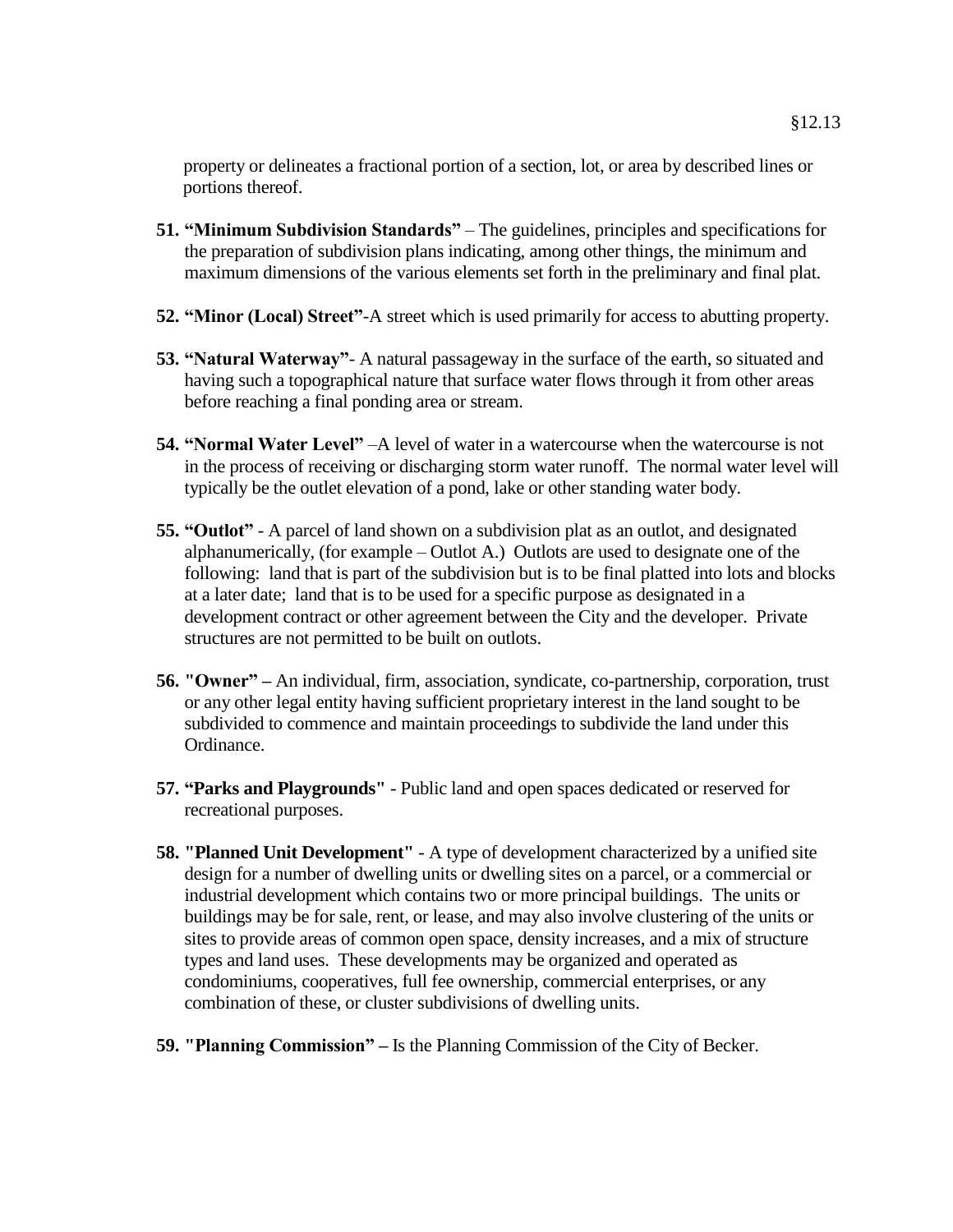- **60. "Plat"** A map or drawing indicating the subdivisions or re-subdivision of land, intended to be filed for record.
- **61. "Preliminary Plat"** A tentative map, drawing, or chart of a proposed subdivision meeting the requirements enumerated herein.
- **62. "Private Street"**  A street serving as vehicular access to two (2) or more parcels of land which is not dedicated to the public but is owned by one or more private parties.
- **63. "Protective Covenants"** Contracts made between private parties as to the manner in which land may be used, with the view to protecting and preserving the physical and economic integrity of any given area.
- **64. "Right-of-Way"** Unencumbered land occupied or intended to be occupied by a street, watermain, sanitary or storm sewer main, or for another use specifically permitted by the City Council. The usage of the term right-of-way for land platting purposes shall mean that every right-of-way hereafter established and shown on a final plat is to be separate and distinct from the lots or parcels adjoining such right-of-way and not included within the dimensions or areas of such lots or parcels. Right-of-way intended for streets, watermain, sanitary sewers, storm drains, or any other use involving maintenance by a public agency shall be dedicated to public use by the recording of the plat on which such right-of-way is established.
- **65. "Road Right-of-Way Width"** The horizontal distance between the outside edges of a road right-of-way.
- **66. "Setback"** The minimum horizontal distance between the foundation wall, footings, and overhangs exceeding 36" of a structure and the property line, ordinary high water mark of a wetland or stormwater pond nearest thereto; Within Shoreland Districts, it shall also mean the minimum horizontal distance between a structure and the ordinary high water level, sewage treatment system, top of bluff, road, highway, property line, or other facility.
- **67. "Street"** A public right-of-way affording primary access by pedestrians and vehicles to abutting properties, whether designated as a street, highway, thoroughfare, parkway, road, avenue or boulevard.
- **68. "Street Width"** The street which serves primarily as access to abutting properties, and is not intended to carry through traffic.
- **69. "Subdivider"** Any person commencing proceedings under this Chapter to effect a subdivision of land for themselves or others.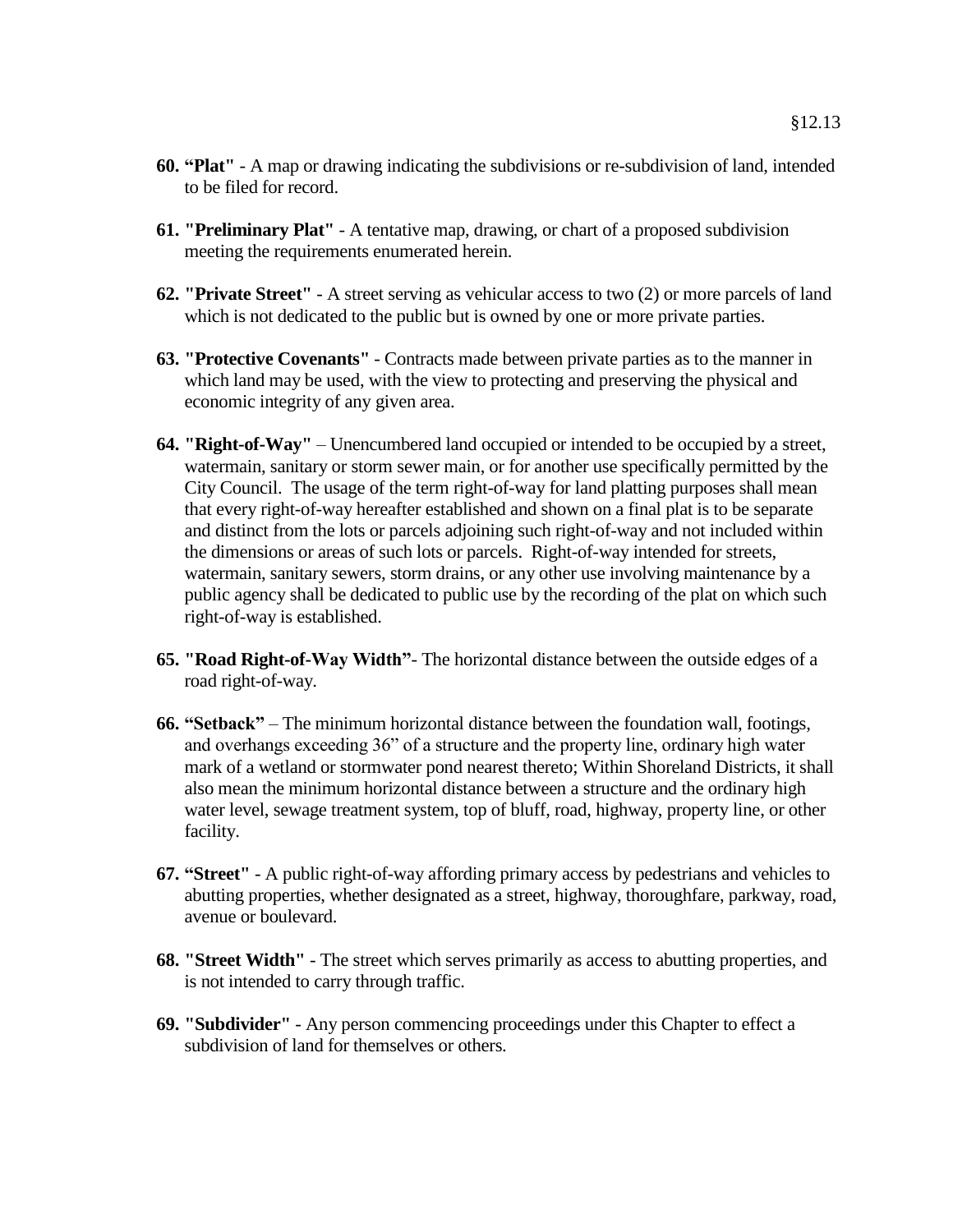- **70. "Subdivision"** The division or re-division of a lot, tract, or parcel of land by plat, registered land survey or by metes and bounds description, regardless of how it is to be used; provided, however, the following classes shall be exempt: (a) The division of land of ten (10) or more acres for agricultural purposes where no new streets, roads, or other right-of-ways are involved; (b) The division of a lot of record for the purpose of attachment to contiguous lots provided no residential plot is left.
- **71. "Subdivision, Major"** All subdivisions not classified as minor subdivisions, including but not limited to subdivisions of four (4) or more lots, or any size subdivision requiring any new street or extension of the City streets or utilities, or the creation of any public improvements.
- **72. "Subdivision, Minor"** Any subdivision containing not more than three (3) lots fronting on an existing street, not involving any new public street or road, or the extension of the City streets or utilities or the creation of any public improvements, and not adversely affecting the remainder of the parcel or adjoining property, and not in conflict with any provision or portion of an adopted Land Use Plan, Official Zoning Map, Zoning Chapter, or these subdivision regulations.

(Sections 12.14 through 12.19, inclusive, reserved for future expansion.)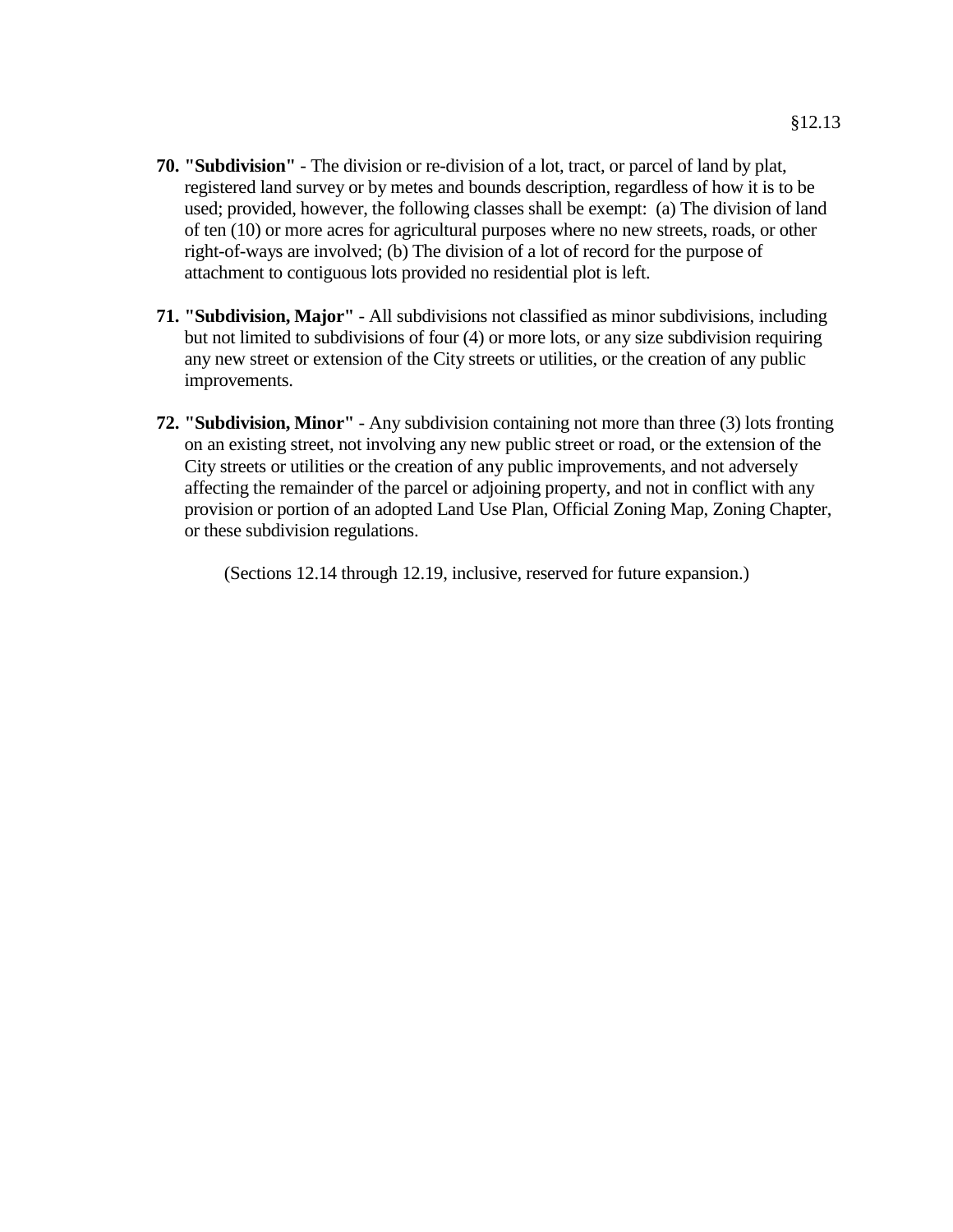### **SEC. 12.20. PROCEDURE FOR SUBDIVISION REVIEW.**

#### **Subd. 1. Minor Subdivision Procedure.**

- **A.** Must be accompanied by a certificate of survey.
- **B.** The request shall follow the procedure for subdivision review as outlined in this Section.
- **C.** One (1) minor subdivision or lot split will be permitted on an original parcel of record on the effective date of this Chapter.
- **D.** The request shall include any additional requirements deemed necessary by the Zoning Administrator.

**Subd. 2. Pre-Application.** The subdividers or landowners should meet with the Planning and Zoning Commission, the Zoning Director, and other appropriate city officials (Engineer, Administrator, Coordinator, etc.) in order to be made fully aware of all applicable City Code provisions, regulations and plans in the area to be subdivided. The subdivider is urged to avail himself of the advice and assistance of the Planning Commission and the other officials listed above in order to save time, money, and effort and to facilitate the approval of the preliminary plat.

#### **Subd. 3. Preliminary Plat Procedures.**

**Application and Fee**. The subdivider or owner shall file with the City Clerk twelve (12) copies of the preliminary plat and such supplementary information as may be required and a cash fee as set forth by the Council for the application and for each lot thereon. In addition to the application and fee, the subdivider shall be required to pay funds into escrow for all planning, engineering, and legal expenses incurred by the City for the review of said request. Application for hearing by the Planning Commission must be made to the City Clerk or Zoning Administrator on forms provided by the City and shall include all information and data requested. The application must be reviewed by staff within 10 business days to be assured of completion. If the application is incomplete a letter requesting additional information will be sent out prior to the ten day deadline.

**A. Distribution of Preliminary Plat**. The City Clerk shall refer a copy of the preliminary plat to each of the following persons or agencies: County Planning Department if along a County Road, City Engineer, and the Planning Commission for review and report. The preliminary plat must contain all information stated herein. If within thirty (30) days, any agency fails to submit a report, the City may proceed on the assumption that the agency has approved the plat.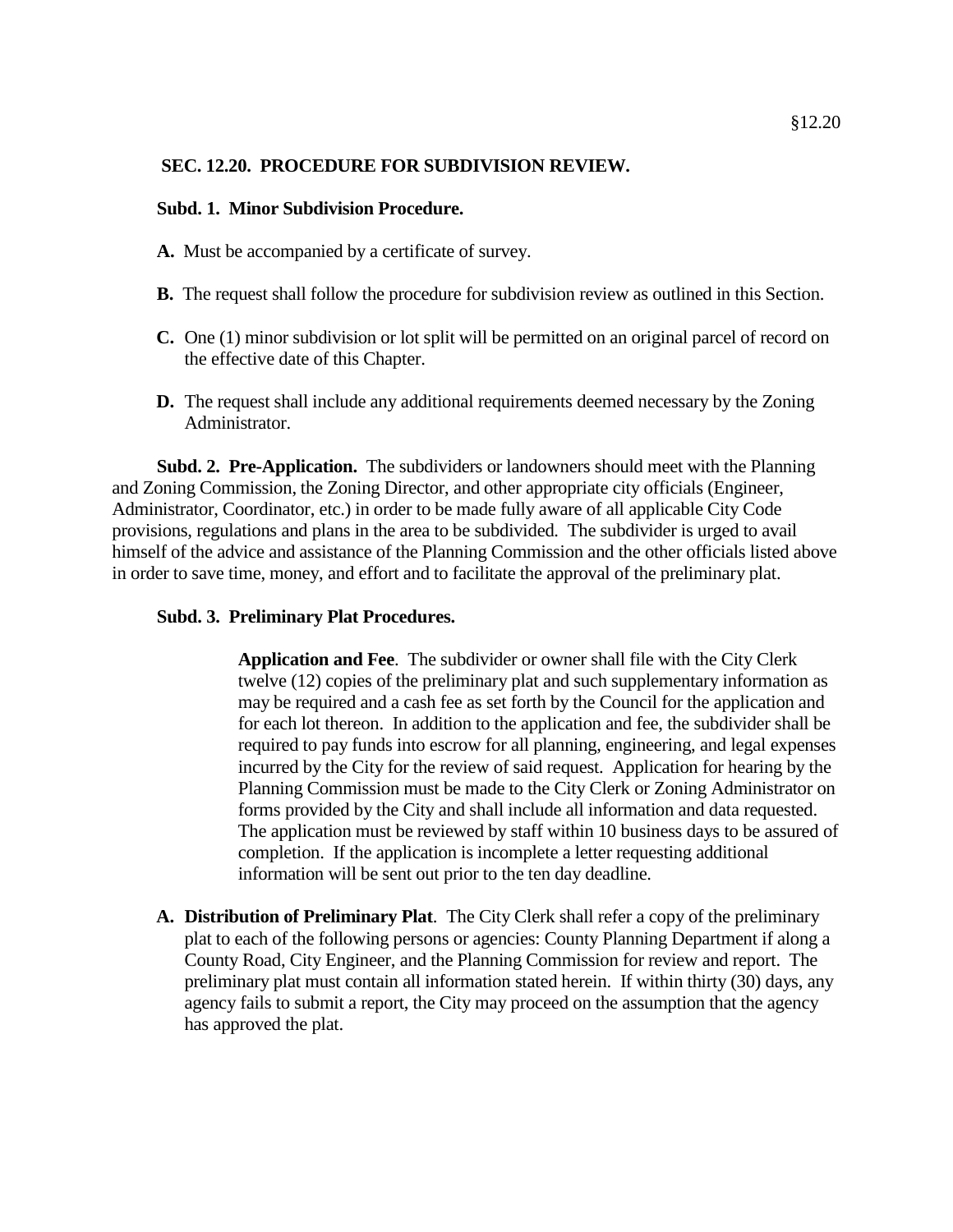- **B. Planning Commission Review**. Upon submittal of a complete application the Zoning Administrator or City Clerk shall set a date for the official public hearing to be held by the Planning Commission. Notice of such hearing shall be published at least once in the official paper of the City and mailed to individual properties within three hundred fifty (350) feet of the boundaries of the affected parcel included in the request not less than 10 days prior to the date of said hearing. Land separated by a public right-of-way shall be deemed to be adjacent for the purpose of this section. Failure of a property owner to receive said notice shall not invalidate any such proceedings. The public hearing may be continued from time to time to allow for full and fair consideration of the request.
- **C. Council Public Hearing**. Upon receiving the report and recommendation from the Planning Commission, the City Council shall have the option of holding a public hearing if necessary and may impose any conditions deemed necessary. Approval of a preliminary plat shall require passage by no less than three (3) members of the City Council. If a public hearing is held, the notice and publication requirements set forth above must be followed. The Council shall act to approve or disapprove the preliminary plat on the basis of the Standards for Findings set forth herein. If disapproved, the reasons for disapproval shall be set forth in the minutes of the Council.
- **D. Response**. The City must make a final decision on an application within 120 days from the date the application is deemed complete. Absent a decision within 120 days, or an extension filed by the City or the applicant, the request is deemed approved.
- **E. Extensions.** The City can extend the initial 120 day period by giving written notice to the applicant, stating the reasons for the extension, and the anticipated length of the extension. The applicant can extend the initial 120 day period by giving written notice to the City, stating the reasons for the extension, and the anticipated length of the extension. In no case shall the extension exceed 120 days. An applicant must withdraw an application or have the request denied if an extension is needed that exceeds a period of 120 days.

**Subd. 4. Additional Information.** The Planning Commission and the City Staff shall have the authority to request additional information from the applicant concerning the preliminary plat or to retain expert testimony with the consent and at the expense of the applicant concerning said information to be declared necessary to establish compliance with all pertinent sections of this Chapter.

# **Subd. 5. Approval or Denial of the Preliminary Plat.**

- **A.** Within sixty (60) days from the date of the public hearing, the Planning Commission shall make a finding of fact and recommend such actions or conditions relating to the preliminary plat to the Council.
- **B.** Upon receiving the report and recommendation of the Planning Commission, or until sixty (60) days after the public hearing at which the preliminary plat was considered, the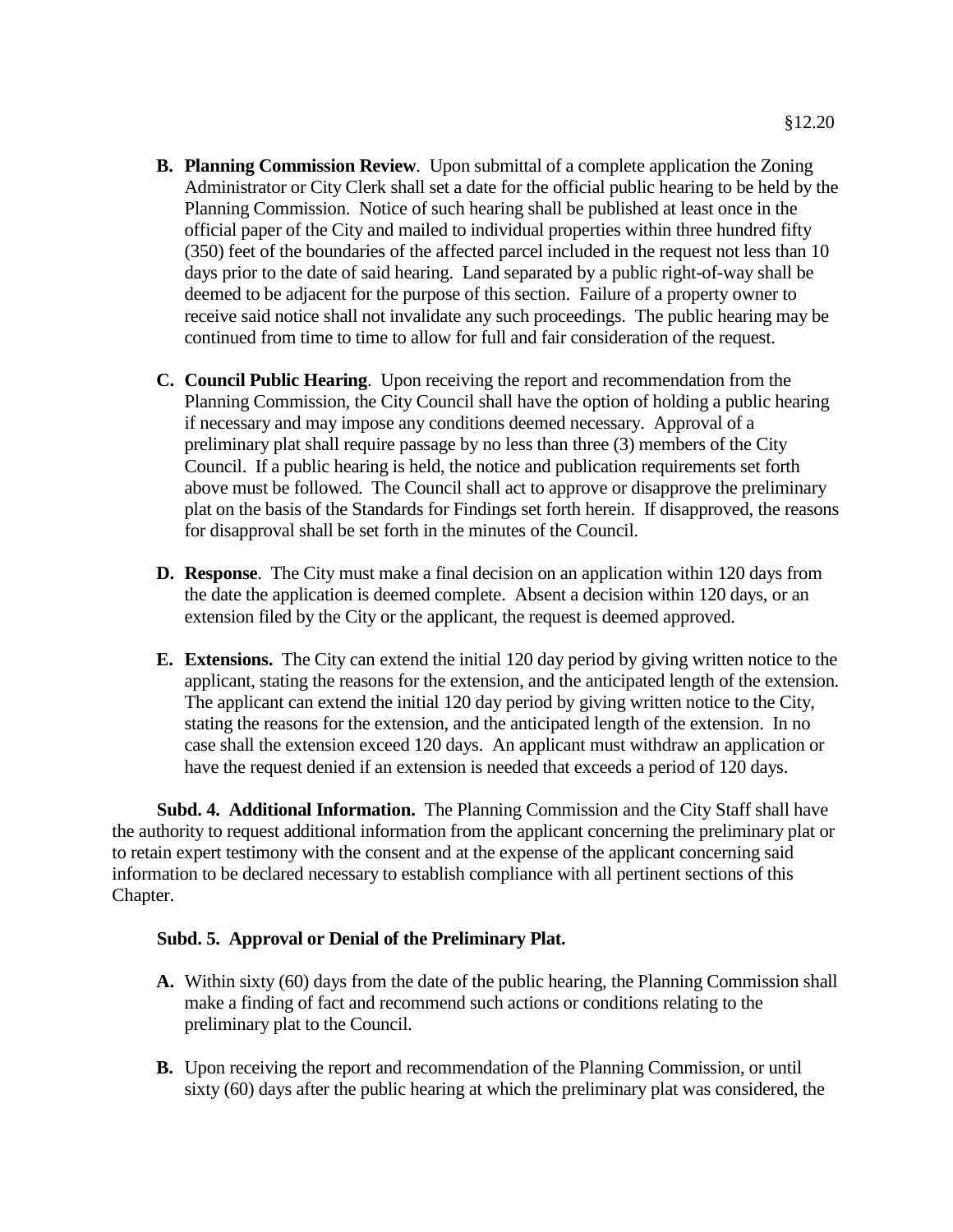Council shall place the report and recommendation on the agenda for the next regular meeting. Such reports and recommendations shall be entered in and made part of the permanent written record of the Council meeting.

**C.** For all preliminary plats approved on or after May  $1<sup>st</sup>$ , 2004, upon approval of the preliminary plat by the Council, the subdivider shall submit the final plat for the first phase of the development to the Planning Commission within one year after said approval or approval of the preliminary plat shall be considered void.

For plats with multiple phases a final plat application for a subsequent phase must be submitted within two (2) years after approval of the previous phase final plat or the preliminary plat shall be considered void. Prior to the expiration of the final plat deadline, the Planning Commission may extend the approval for an additional (2) years. The extension request shall be in writing specifically designating the expiration date. Only one (1) extension may be granted per phase of the preliminary plat. If the preliminary plat is denied the subdivider or owner will be notified and informed of the reason(s) for denial.

### **Subd. 6. Final Plat Procedures.**

- **A. Final Submittal.** The owner or subdivider shall file at least three (3) hardshell copies of the final plat for consideration by the Planning Commission incorporating all changes or modifications required as conditions of approval of the preliminary plat as approved. The plat shall be complete as to the information required under this Section. The Planning Commission shall review the final plat to assure consistency with the approved preliminary plat. The Planning Commission shall make a recommendation for approval or disapproval with conditions and reasons thereof to the Council. In case the plat is disapproved, the subdivider shall be notified in writing of the reasons for such disapproval and what requirements, if any, are necessary to meet the approval of the Commission.
- **B.** The final plat, together with the recommendations of the Planning Commission shall be submitted to the Council at its next regularly scheduled meeting. If accepted, the final plat shall be approved by resolution, including acceptance of all agreements for basic improvements, public dedication and other requirements as indicated in this Chapter, by the Planning Commission, and by the Council. It shall be the responsibility of the subdivider to file the plat with the appropriate county offices after final approval. Within sixty (60) days the subdivider must give a copy of the recorded subdivision to show proof of recording. Failure to do so within one (1) year of final approval shall result in the requiring of a new preliminary plat. This new preliminary plat must be reviewed in accordance with the procedure set out in this Chapter to ensure compliance with any new requirements.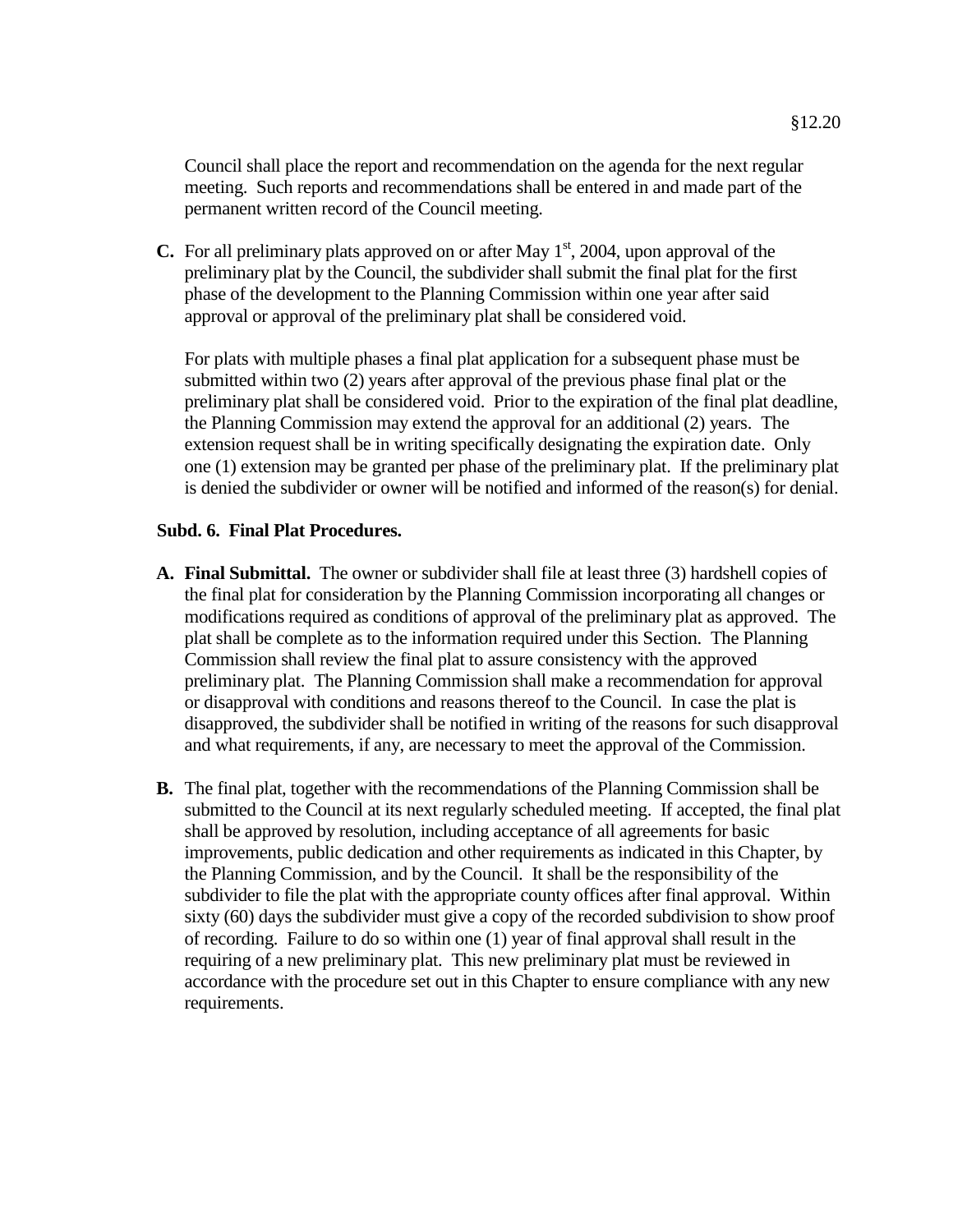**C. Certificate of Abstract.** The owner or subdivider shall also submit an up-to-date certified abstract of title or such other evidence as required by the City Attorney.

(Sections 12.21 through 12.29, inclusive, reserved for future expansion.)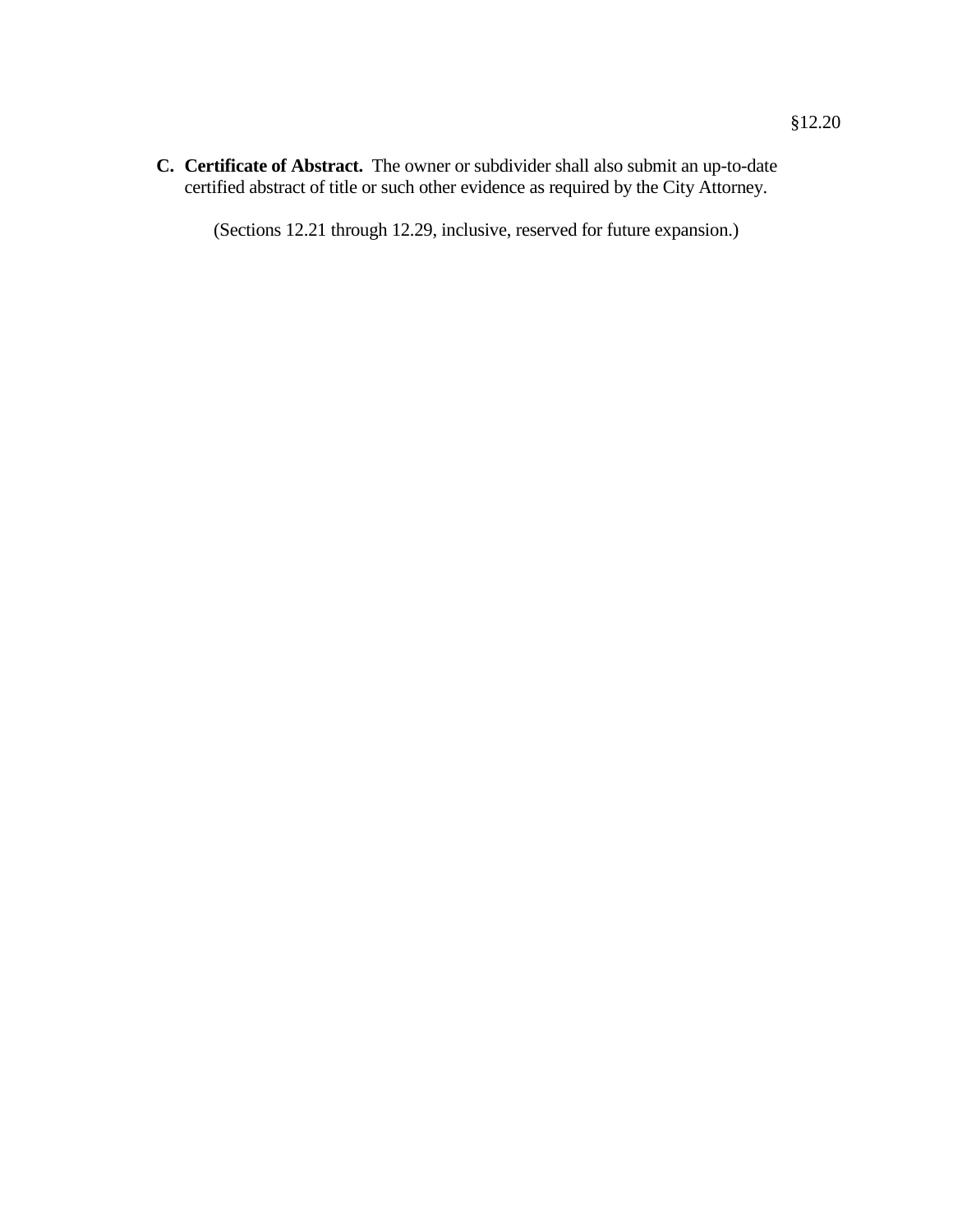# **SEC. 12.30. SPECIFICATIONS FOR PLATS.**

# **Subd. 1. Information Required For Preliminary Plats.**

**A. General Requirements.** The plat shall be clearly and legibly drawn at a scale of one (1) inch equaling one hundred (100) feet or larger, and shall contain at least the following information:

- **1.** Proposed name of subdivision, not similar to any existing subdivision.
- **2.** Date and North Point.
- **3.** Scale of plat, not less than one (1) inch to one hundred (100) feet.
- **4.** Indication of any proposed covenants.
- **5.** Location map indicating location of proposed subdivision in relationship to general known area.
- **6.** Names and addresses of the subdivider and surveyor making plat and property owners of record within three hundred fifty (350) feet of the proposed subdivision.
- **7.** Legal description of proposed subdivision.

# **B. Existing Conditions and proposed Design Features.**

- **1.** Boundary line of proposed subdivision.
- **2.** Zoning of land within and abutting the subdivision.
- **3.** Layout, dimensions and acreage of proposed lots and blocks.
- **4.** Name, location and right-of-way width of existing or proposed streets, highways, alleys, sidewalks, and pedestrian ways.
- **5.** High water mark of all lakes, rivers, streams and wetlands. Floodplain boundaries and elevations established locally or by the Federal Emergency Management Agency.
- **6.** Location, dimensions, and purpose of existing and proposed utilities and utility easements.
- **7.** Location, dimensions of existing and proposed public sewer and water systems.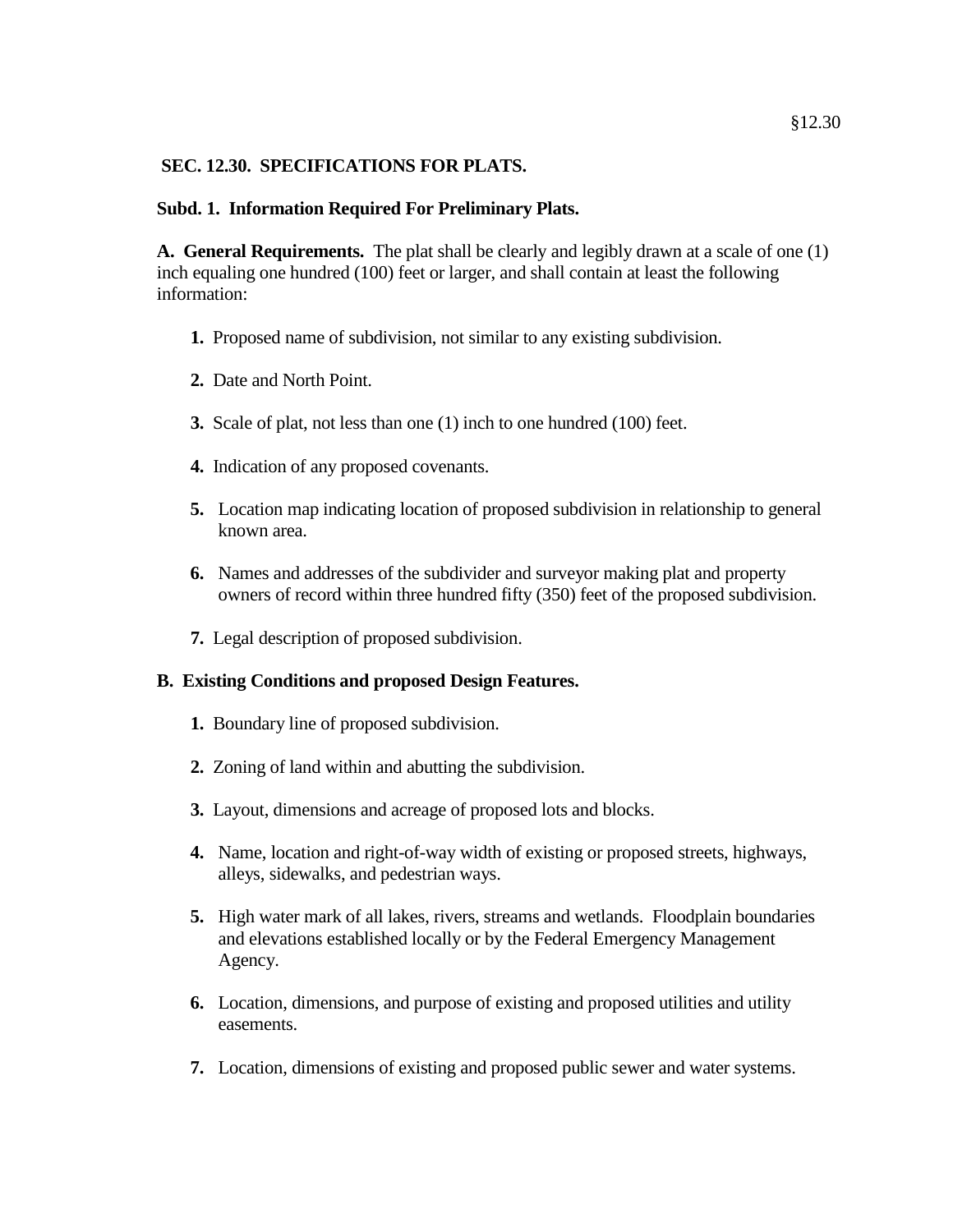**8.** Existing and proposed storm water drainage systems including drainage ponds, outlots, and easements.

- **9.** An accurate soil survey of the subdivision prepared by a qualified person.
- **10.** A survey prepared by a qualified person identifying all trees on the property, including location, size and species. Deciduous trees that are less than (6) inches in diameter at a point five (5) feet above natural grade, or trees that are of undesirable species, including Popular Boxelder, or Elm may be exempted from this survey.
- **11.** Boundary lines of adjoining unsubsidized or subdivided land within three hundred and fifty (350) feet, identifying by name and ownership.
- **12.** Proposed zoning changes, if necessary.
- **13.** Statement of proposed use of development including type and number of structures and units.
- **14.** Minimum front, side, and rear yard setbacks as required by the Zoning Chapter.
- **15.** Location, dimensions, and size of areas, other than streets, alleys, pedestrian ways, and utility easements, proposed to be dedicated or reserved for public uses.
- **16.** Inventory of existing trees above 6-inches diameter by type and size and the proposed tree preservation plan for property included within the subdivision.
- **17.** The Type of Structure and Driveway Location proposed based on drainage, grading, and sewer elevations must be shown for each lot in the subdivision.
- **C. Supplementary Information.** The following information may be required if it is deemed necessary and appropriate by the Zoning Administrator, the Planning Commission, or the Council.
	- **1.** Soil survey, grading plan, soil erosion and sediment control plan, and landscaping plan.
	- **2.** Statement of adequacy of existing or proposed utilities to accommodate or serve the proposed development.
	- **3.** Where structures are to be placed on large lots (over 30,000 square feet) the preliminary plat shall indicate placement of structures so that lots may be further subdivided.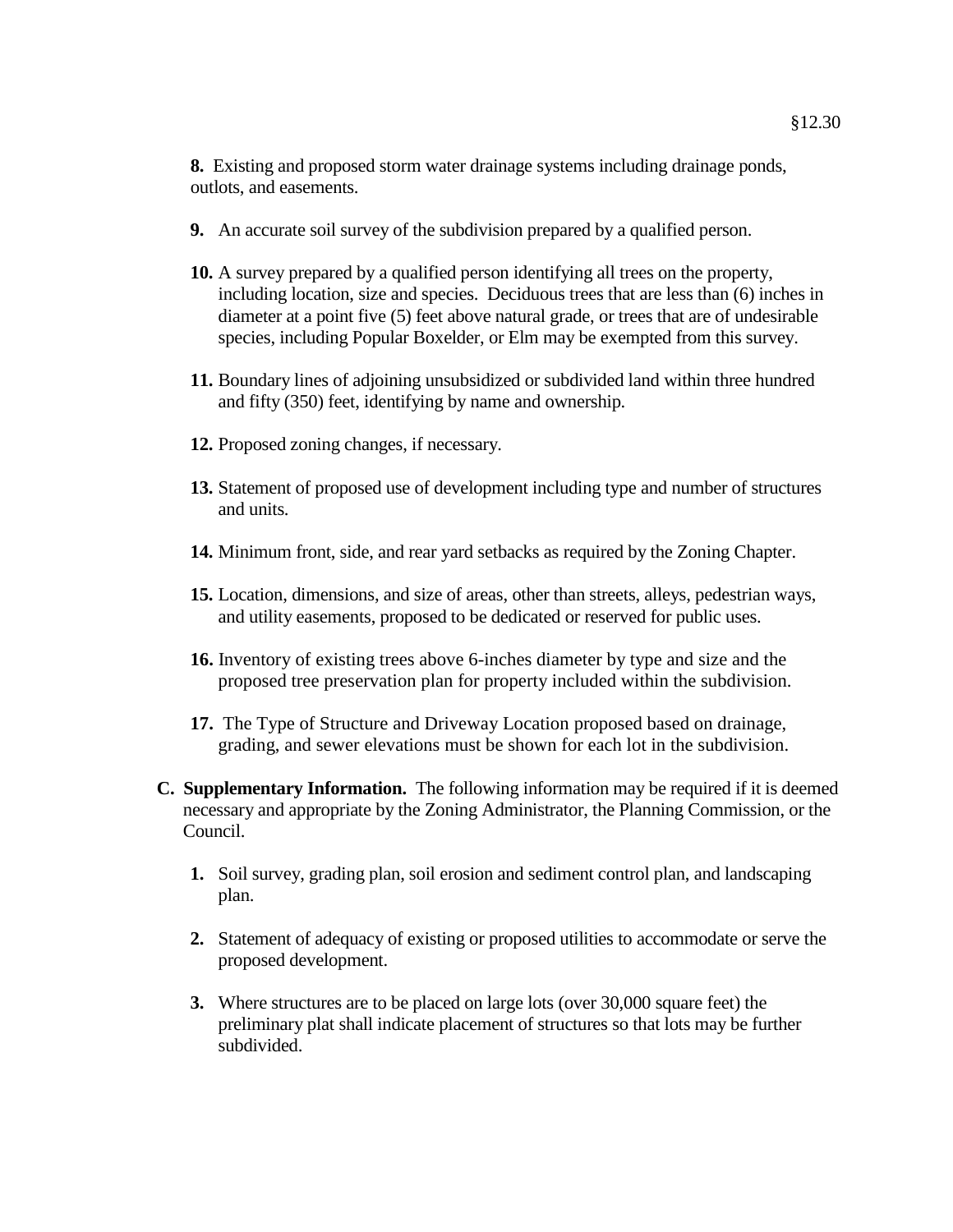- **4.** Where potential subdivision and use of excessively deep (over 300 feet) lots exist, the preliminary plat shall indicate placement of structures so that lots may be further subdivided.
- **5.** Statement relative to the relationship of the proposed subdivision with existing or potential adjacent subdivisions.
- **6.** Statement of estimate costs of proposed required improvements.
- **7.** A copy of all proposed private restrictions and covenants.
- **8.** Other information deemed necessary by the Planning Commission, Zoning Administrator, Council or Subdivider.

**Subd. 2. Qualifications Governing Approval of a Preliminary Plat.** The approval of a preliminary plat by the City Council shall only constitute acceptance of the design as a basis for the preparation of the final plat by the owners or subdividers. Subsequent approval by appropriate officials having jurisdiction will be required of the proposals pertaining to water supplies, storm drainage, sewage disposal, sidewalks, grading, gradients, roadway widths, and the surfacing of streets prior to the approval of the final plat. The subdivider shall also present evidence that the plat has been reviewed by, and meets the requirements of, those responsible for the provision of gas, electric, and telephone service. No plans will be approved for a subdivision which include any area subject to periodic flooding or which contains extremely poor drainage capabilities which would make adequate drainage of the streets and lots impossible, unless the subdivider agrees to make improvements which will, in the opinion of the City Engineer, make the area completely safe for occupancy and provide adequate street and lot drainage.

**Subd. 3. Information Required for Final Plats.** The final plat shall be prepared in accordance with provisions of Minnesota State Statutes and Sherburne County regulations. The final plat must include all changes required from the preliminary plat and shall include as a minimum the following information:

- **A.** The same information is required with the final plat as is with the preliminary plat as stated herein. All required changes must be made as per stated by the Planning Commission before review.
- **B.** Name of the subdivision which shall not duplicate or too closely resemble the name of any existing subdivision.
- **C.** Location by section, township, range, county and state and including descriptive boundaries of the subdivision based on an accurate traverse, giving angular and linear dimensions which must mathematically close.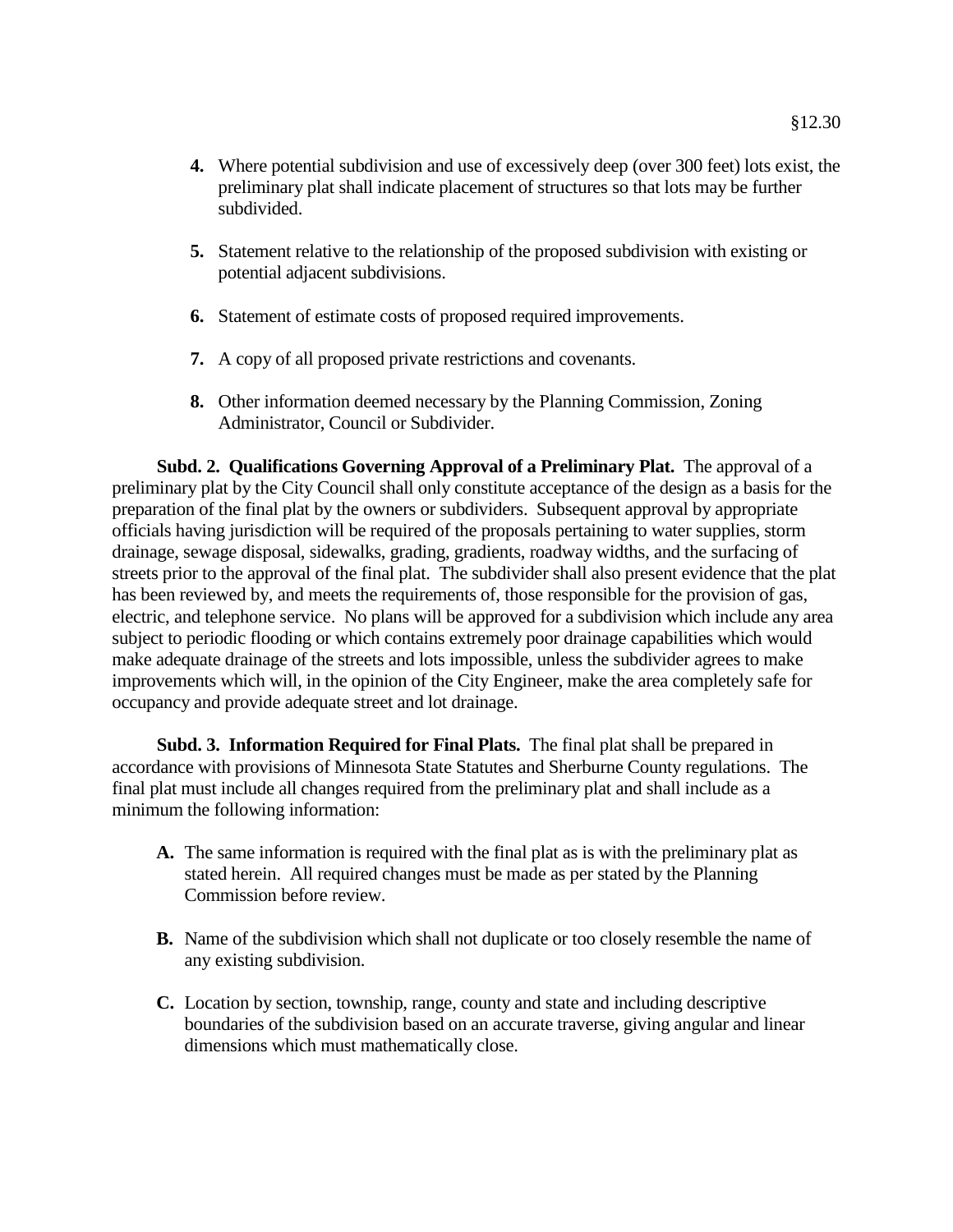- **D.** The location of monuments shall be shown and described on the final plat. Locations of such monuments shall be shown in reference to existing official monuments on the nearest established street lines, including true angles, and distances to such reference points or monuments. Permanent markers shall be placed on each corner of every block or portion of a block, points of curvature and points of tangency of street lines, and at each angle point on the boundary of the subdivision. A permanent marker shall be deemed to be a steel rod or pipe, one-half (1/2) inch or larger in diameter extending at least two (2) feet below the finished grade due to the difficulty faced with frozen ground in the winter. In situations where conditions prohibit the placing of markers in the locations prescribed above, offset markers will be permitted. The exact locations of all markers shall be shown on the final plat together with accurate interior angles, bearings, and distances. Permanent monuments shall be placed at all quarter section points within the subdivision or on its perimeter.
- **E.** Locations of lots, streets, public highways, alleys, parks outots, and other features, with accurate dimensions in feet and decimals of feet, with the length of radii and /or arcs of all curves, and with all other information necessary to reproduce the plat on the ground shall be shown. Dimensions shall be shown from all angle points of curve to lot lines.
- **F.** Lots shall be numbered clearly. Blocks are to be numbered, with numbers shown clearly in the center of the block.
- **G.** The exact locations, right of way widths, and names of all streets to be dedicate.
- **H.** Location, width and intended use of all easements to be dedicated.
- **I.** Name of fee owner and surveyor preparing the plat.
- **J.** Scale of plat (the scale must be shown graphically and in feet per inch), date, and north point.
- **K.** Statement dedicating all streets, alleys, public outlots, and other public areas, utility and drainage easements not previously dedicated as follows: Streets, alleys, and other public areas shown on this plat and not heretofore dedicated to public use are hereby so dedicated.

(Sections 12.31 through 12.39, inclusive, reserved for future expansion.)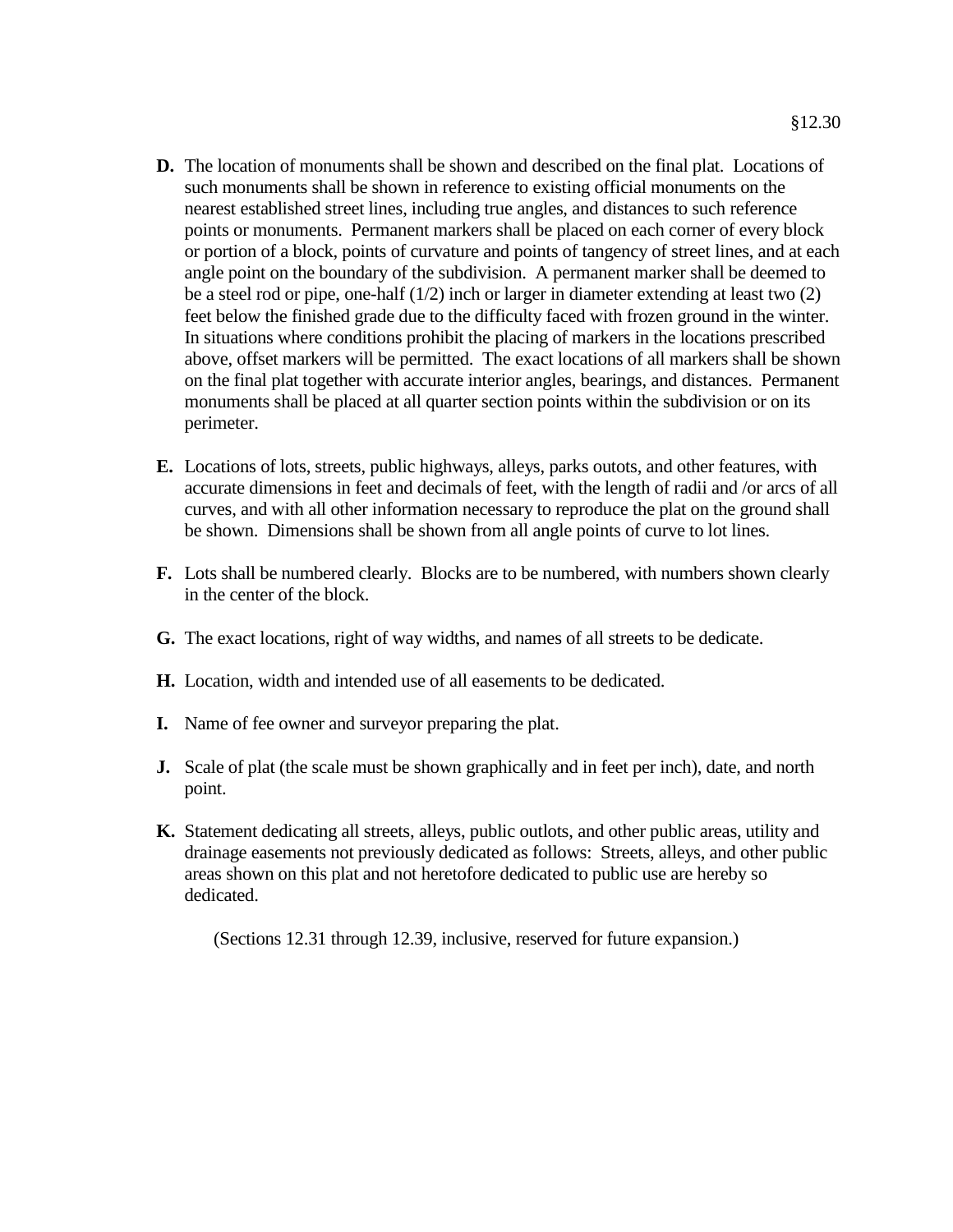# **SEC. 12.40. SUBDIVISION DESIGN STANDARDS.**

# **Subd. 1. Land Requirements**

- **A.** Land shall be suited to the purpose for which it is to be subdivided. No plan shall be approved if the site is not suitable for the purposes proposed by reason of potential flooding, topography, adverse soil conditions, rock formations, or wetlands.
- **B.** Proposed subdivisions shall be coordinated with surrounding properties and/or neighborhoods, so that the City as a whole may develop efficiently and harmoniously.

# **Subd. 2. Blocks.**

- **A. Arrangement.** A block shall be so designed as to provide two (2) tiers of lots except where lots back onto a major street, natural feature, railroad, park, outlot or subdivision boundary, in which case, it may have a single tier of lots.
- **B. Length.** The length, width and acreage of blocks shall be sufficient to accommodate the size of lots required for the area by the Zoning Ordinance and to provide for convenient access, circulation, control and safety of street design. The maximum length of blocks shall be one thousand five hundred (1500) feet and the minimum length, four (400) feet. Blocks over nine hundred (900) feet long may require pedestrian ways at least thirty (30) feet wide at their approximate center. The use of additional pedestrian ways to schools, parks, and other destinations may be required.

# **Subd. 3. Lots.**

- **A. Location.** All lots shall abut for their full frontage (lot width required by the Becker Zoning Ordinance) on a publicly dedicated street or a street that has received legal status.
- **B. Area.** The minimum lot area, width and depth shall not be less than that established by the Becker Zoning Ordinance in effect at the time of adoption of the preliminary plat. Minimum lot area shall consist of buildable land exclusive of utility transmission easements and pipeline easements that encumber lot development.

# **C. Usable Open Spaces.**

- **a.** There must be a minimum of 40 feet of useable open spaces in the rear yards of all lots abutting delineated wetlands as measured from the ordinary high water level or elevation of the line of permanent aquatic vegetation, whichever is greater.
- **b.** There must be a minimum of 30 feet of useable open space in the rear yards of all lots abutting drainageways or retention / detention ponds as measured from the ordinary high water level to the proposed primary structures in all plats.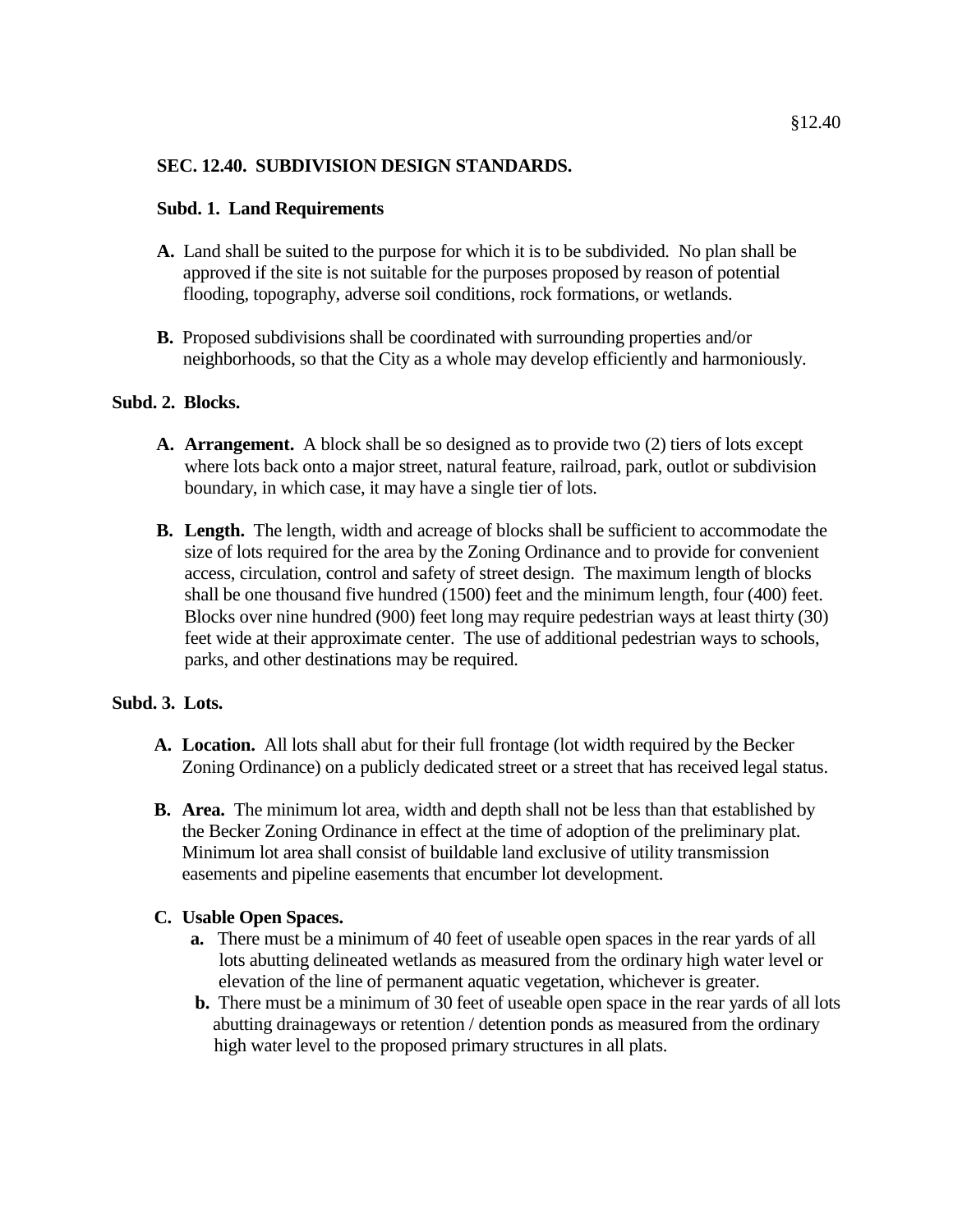- **D. Side Lot Lines.** Side lines of lots shall be substantially at right angles to straight street lines or radial to curved street lines.
- **E. Water Courses.** Lots abutting upon a water course, drainageway, channel, or stream shall have sufficient depth and width to provide a minimum area of land not subject to flooding equal to the minimum lot dimensions specified in the Zoning Chapter for the district in which the lots are located.
- **F. Drainage.** Lots shall be graded so as to provide drainage away from building locations.
- **G. Width Related to Depth.** To prevent narrow, deep lots, the depth of a lot should not exceed two and one-half (2 1/2) times the width as measured at the building line.
- **H. Double Frontage Lots.** Double frontage lots (lots with frontage on two parallel streets) shall not be permitted except where lots back to a major thoroughfare street. Such lots have an additional depth of at least ten (10) feet in order to allow for screen planting along the back line.
- **I. Corner Lots.** Corner lots will have the same width requirement as the zoning district that they are in as stated in the Zoning Chapter.
- **J. Cul-De-Sac Lots and Lots on Curved Streets.** Lots within cul-de-sacs and lots on corner lots are generally pie shaped in their layout so they are required to be ninety (90) feet wide at the required front setback line.
- **K. Future Arrangements.** Where parcels of land are subdivided into unusually large lots, such as when large lots are required for septic systems, the plat shall be designed and shall show, in dashed lines, how lots can be re-subdivided at some future date when public sanitary sewer and water are available. Structures on these lots must be placed on a side of the lot that is to be determined by the owner with approval by the City Zoning Administrator.
- **L. Individual Lot Site Plans**. It is required that all residential lots shall have a site plan which identifies general location and pad elevation for the principal structure. The site plan must identify drainage ways and finished elevations for the lot, in keeping with the total drainage requirements for the plat. All deciduous trees over 6 inch in diameter and all coniferous trees 6 feet or taller shall be shown. In addition, the site plan must identify the type of structure that is possible for each lot based on depth of utilities or drainage limitations imposed by the plat or topography. Said types shall include full basements, walkouts, lookouts, splits, slab on grade, or single story. Building permits will not be issued until Individual Lot Site Plans are submitted.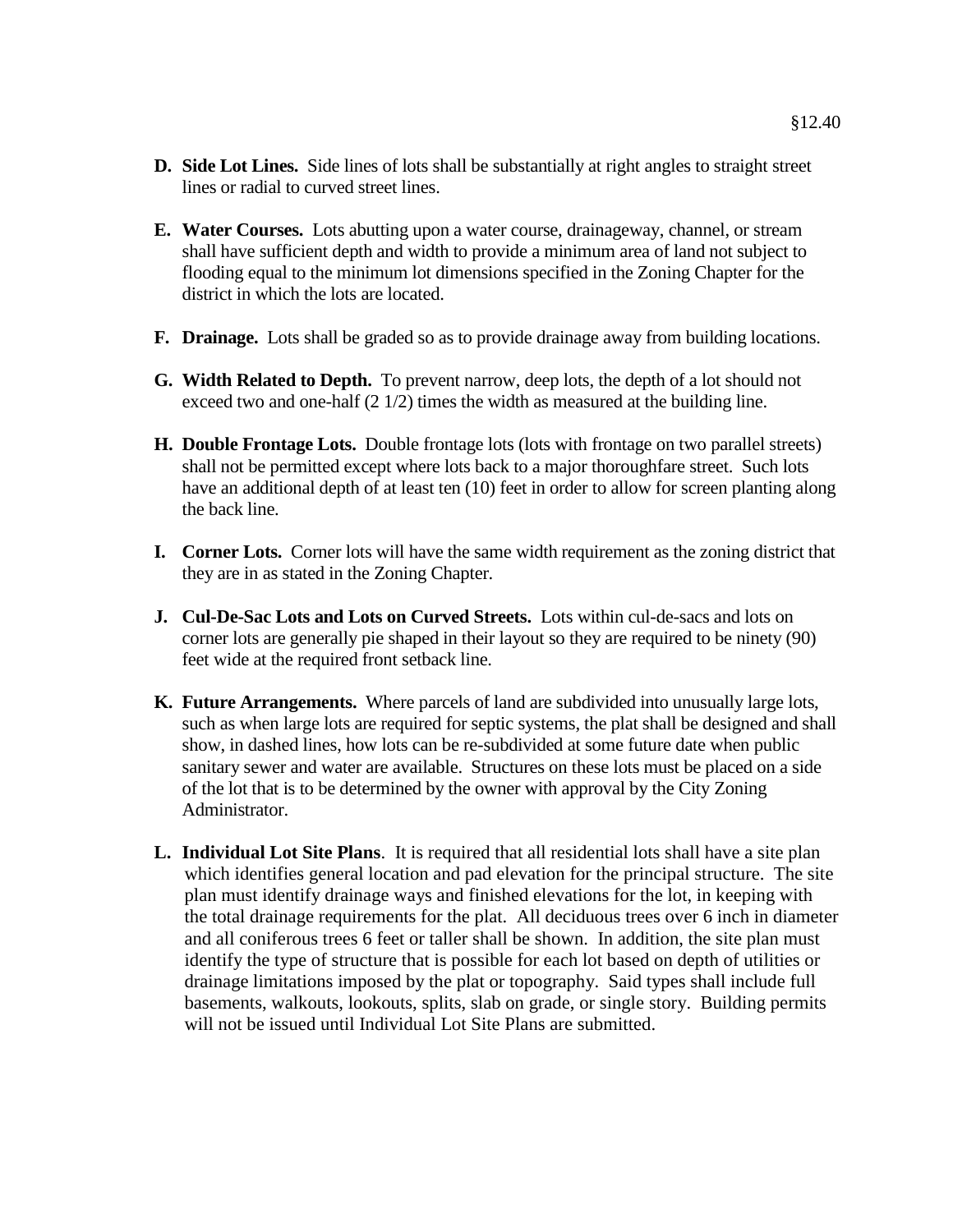#### **Subd 4. Streets and Alleys.**

- **A. General.** All streets shall be considered in relation to existing and planned streets, to topographical conditions, to public convenience and safety, and in their appropriate relation to the proposed uses of land to be served by such streets.
- **B.** Streets in a subdivision shall either provide for the continuation of existing streets in the surrounding areas, or conform to a plan adopted by the Council.
- **C.** Minor streets should be arranged so that their use is discouraged by through traffic.
- **D.** Cul-de-sacs can have a length of no longer than seven hundred (700) feet with a minimum radius for the turn around to be sixty (60) feet. Lots within a cul-de-sac are required to be ninety (90) feet wide at the thirty (30) foot setback.
- **E.** Temporary Cul-de-Sacs. In those instances where a street is terminated pending future extension in conjunction with future subdivision and more than two hundred (200) feet between the dead-end and the nearest intersection , a temporary turn around facility shall be provided at the closed end, in conformance with the temporary cul-de-sac requirements established in the City's design standards. The temporary cul-de-sac must be placed within a temporary roadway easement if it is located outside the street right of way. At such time as the street is extended, the acreage covered by the turn-around outside the boundaries of the extended street shall revert in ownership to the property owner fronting on the temporary turn-around. Financial security will be required for removal or restoration as determined by the City Engineer. Said temporary cul-de-sacs shall be posted with signage indicating that the road is a proposed through road to alert the public that the road is planned to continue into the next development upon future subdivision.
- **F.** There shall be no direct access to major thoroughfares from individual lots. If a proposed parcel of plat is adjacent to a freeway, arterial, or collector street a foliage buffer must be installed to block lots from the street.
- **G.** Private streets or half streets are discouraged and shall be allowed only when all other reasonable options are ruled as unfeasible and with prior approval by the Planning Commission and City Council.
- **H.** Street names shall comply with the Becker Street Naming and Numbering System.
- **I.** Where adjoining lands are not subdivided, some of the streets in the new subdivision shall be required to be extended to the boundary line of the tract to make provision for future access into adjacent areas. The developer shall install a permanent sign stating "Future Thru Street" at the end of the new street.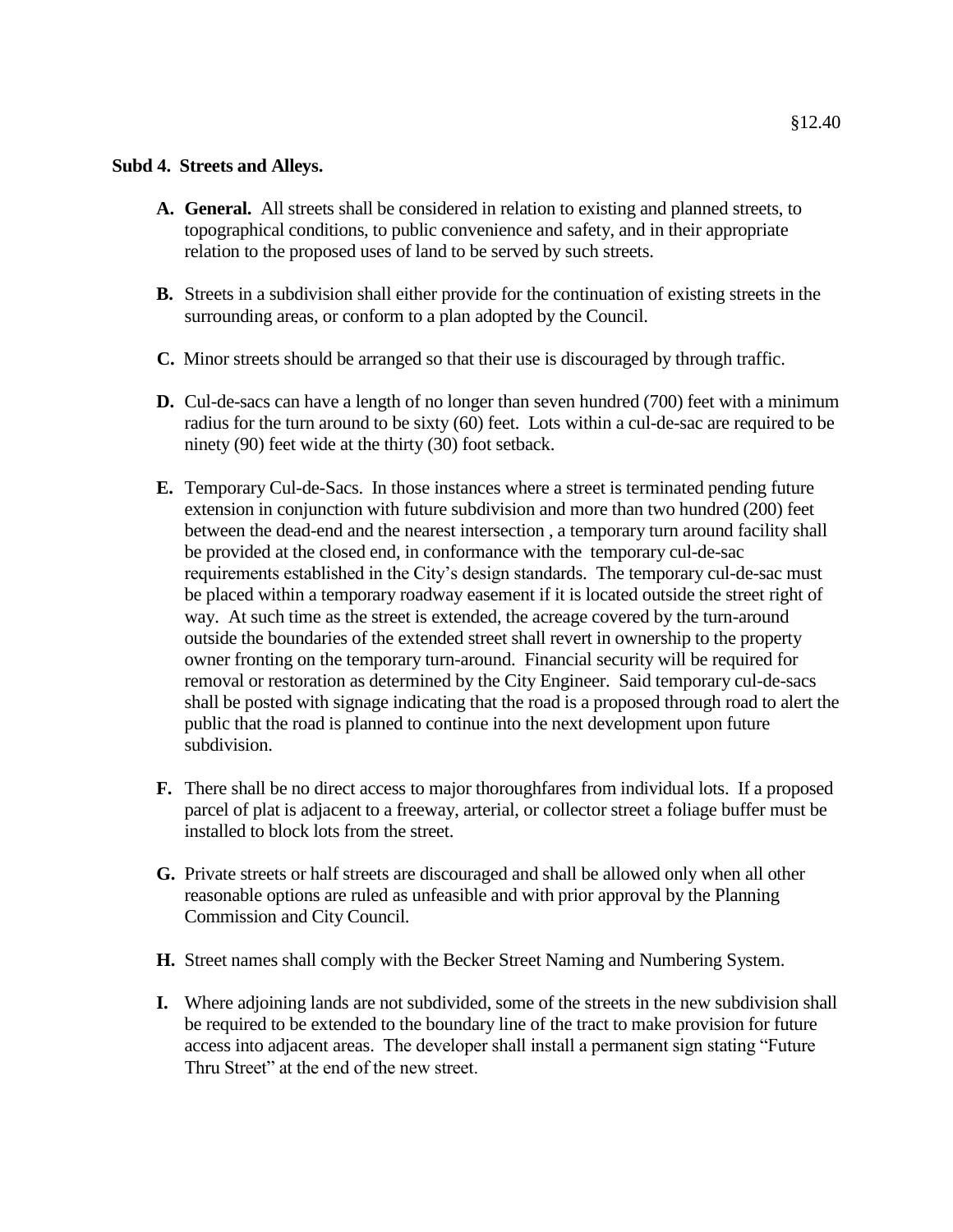- **J.** Where a plat abuts or contains an existing street of inadequate width, sufficient additional width shall be provided within the subdivision to meet the standards of this ordnance.
- **K.** Additional right-of-way and roadway widths may be required by the Council to promote public safety and convenience when special conditions require it.
- **L.** All subdivisions shall be required to conform to the Comprehensive Land Use Plan. Arterial and collector streets shown on the Land Use Plan shall be dedicated, on the locations and widths shown, to the City as a condition of plat approval.
- **M.** Public right of way widths shall be dedicated using the following minimum standards or those recommended by the State or County Highway Department when applicable (in feet):

| <b>Type of Street</b>  | <b>Right of Way</b> | Pavement Width               |
|------------------------|---------------------|------------------------------|
| Arterial               | 100 feet            | Determined by City Engineer* |
| Collector              | 66 feet             | Determined by City Engineer* |
| Minor or Local         | 66 feet             | 32 feet                      |
| <b>Marginal Access</b> | 60 feet             | 28 feet                      |
| Cul-De-Sac             | 60 radius           | 45 feet                      |

 \*To ensure street is built to accommodate projected traffic volumes and incorporate appropriate safety and traffic calming measures.

- **N.** Private alleys should have a minimum right-of-way width of thirty (30) feet and shall conform to the gradient requirements of local streets.
- **O. Gang Mail Receptacles.** Gang mail receptacles are required to be installed in all new developments prior to issuance of certificate of occupancies for any units. A mailbox plan showing location is required to be submitted to and approved by the Postmaster and City prior to establishment of the receptacles.

#### **Subd. 5. Grading and Alignment.**

- **A. Horizontal Alignment.** When connecting street lines deflect from each other by more than ten (10) degrees, they shall be connected by a curve with a minimum radius of three hundred (300) feet for collector streets and one hundred (100) feet for local streets.
- **B. Vertical Alignment.** Different connecting street gradients shall be connected with vertical curves. Minimum sign distance shall be two hundred (200) feet for local streets and three hundred (300) feet for collector streets measured from points five (5) feet above the street centerline.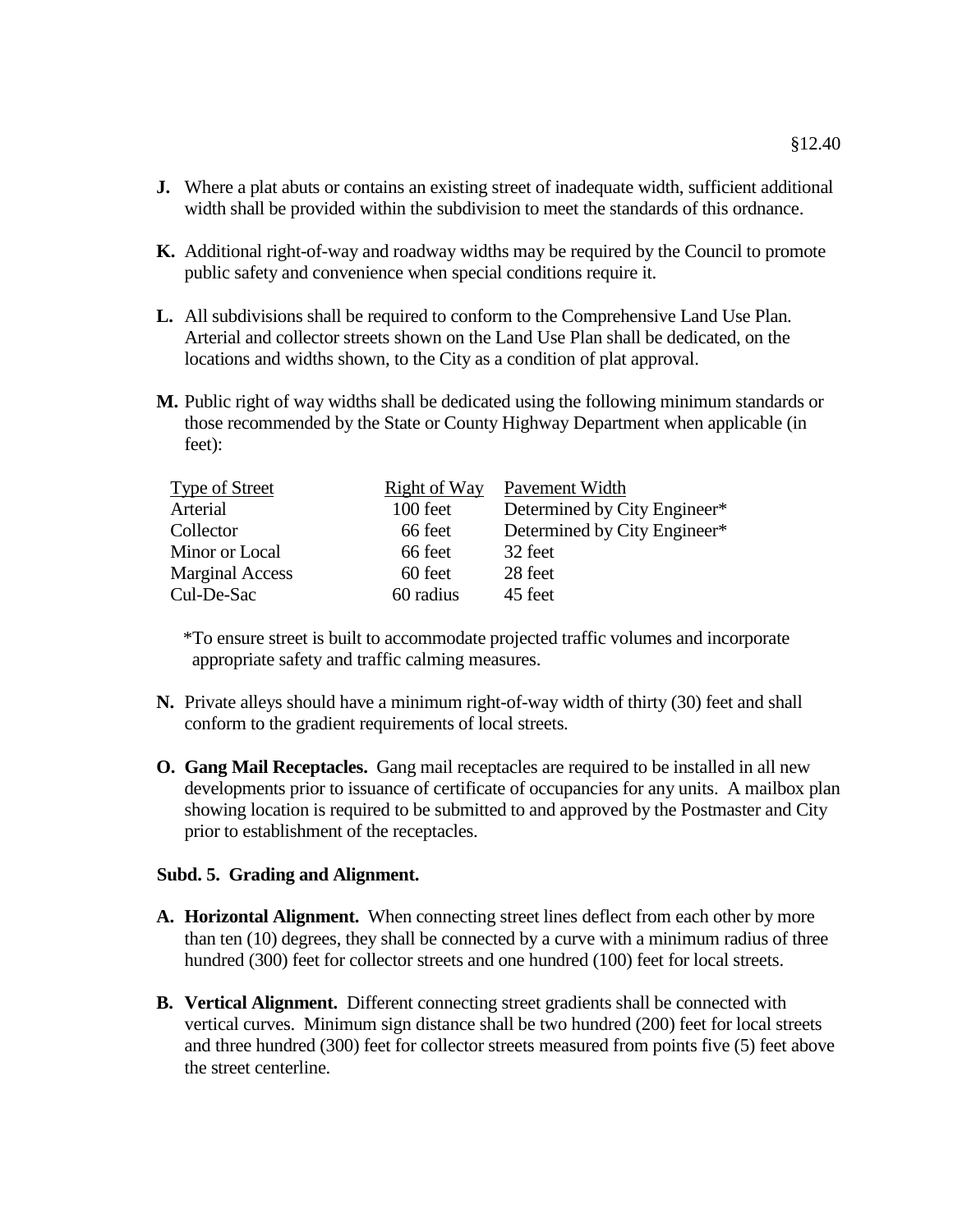**C. Minimum and Maximum Grades.** Minimum: five tenths (0.5%) percent; Maximum: four (4%) percent for collector streets, seven (7%) percent for local streets.

### **Subd. 3. Intersections.**

- **A.** Streets shall intersect as nearly to ninety (90) degrees as possible. In no case shall streets intersect at less than seventy-five (75) degrees.
- **B.** No more than two (2) streets shall cross at any one intersection with the exception of roundabouts.
- **C.** The minimum distance between the centerlines of offset intersections shall be one hundred twenty five (125) feet.

#### **Subd. 6. Easements.**

**A. Utilities.** Easements at least ten (10) feet wide centered on the rear and side lot lines shall be provided for utilities. They shall have continuity of alignment from lot to lot and block to block.

At the option of the developer for commercial or industrial plats, easements along side lot lines can be granted subsequent to the platting of the lots. Easements are still required five (5) feet on both sides of the lot lines but these easements can be granted at a later date. Easements must be granted at the time of sale/development of a lot within the plat. It shall be the responsibility of the developer to provide said easement to the City, along with the establishment of, documentation, recording, and fees at the developers expense. The developer shall also provide evidence that said easement is of record. A copy of said recorded easement shall be given to the City no later than sixty (60) days of the sale date of the property. The City Council must authorize said alternative easement arrangement at the time of approval of the final plat.

In the event a sale involves a lot split, the developer will be required to furnish a copy of the proposed easement at the time of the request for the lot split.

- **B. Drainage.** Easements shall be provided along each side of any water course to establish a storm sewer, drainage, or floodway right-of-way. Its boundaries shall conform substantially with the centerline alignment of such water course.
- **C. Protective.** Protective or scenic easements shall be provided to a depth of one hundred (100) feet from the high water line of all lakes, ponds and streams or to such logical, natural or ecological boundary as can be agreed upon by the owner and the City.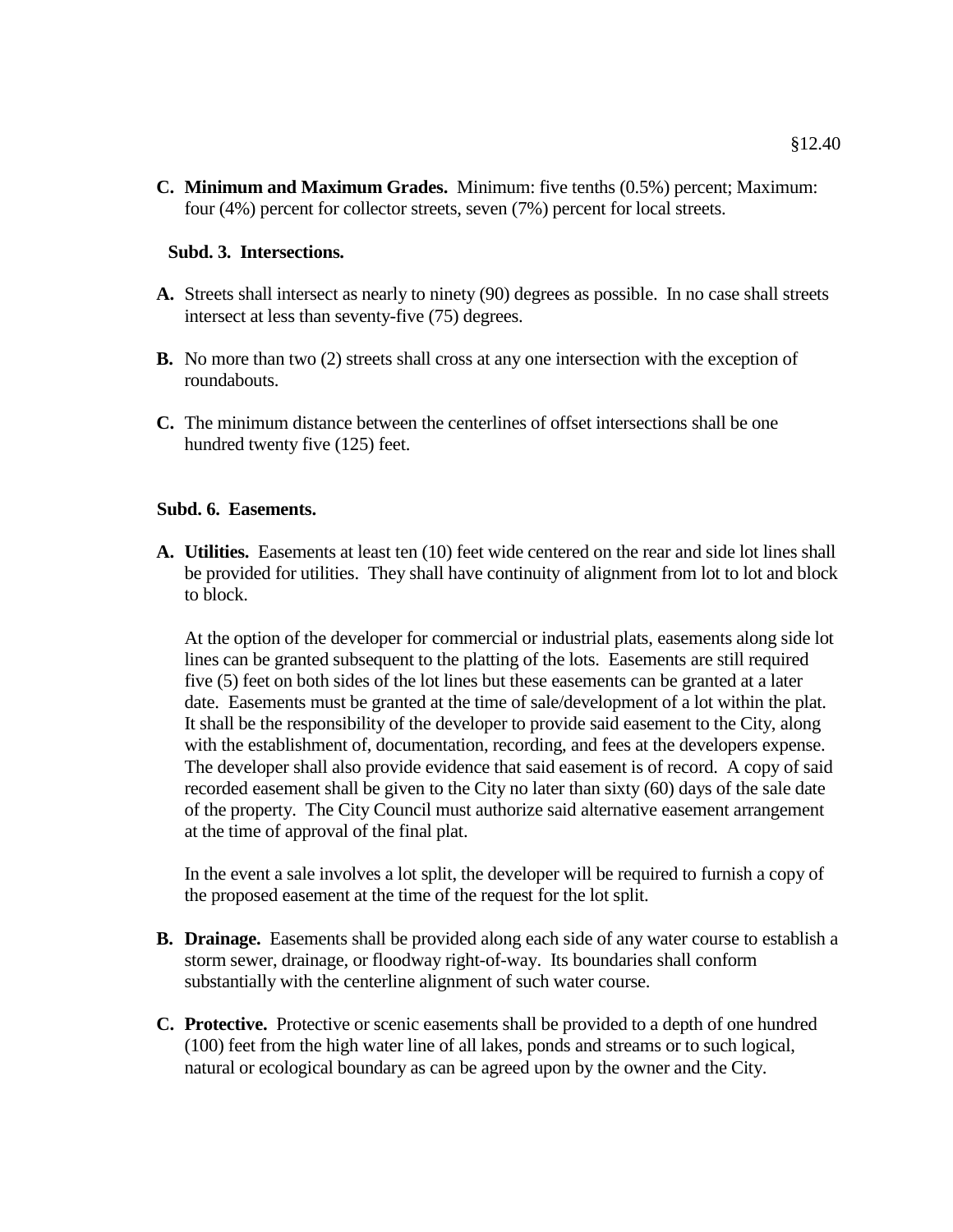- **D. Right of Way.** An additional ten (10) foot easement shall be granted on either side of all right-of-ways within the boundaries of a subdivision.
- **E. Perimeter.** A perimeter easement around the exterior of the entire plat shall be established to a minimum of ten (10) feet.

### **Subd. 7. Soil Erosion and Steep Slopes.**

- **A.** Topsoil and vegetation distributed or destroyed during or after construction shall be replaced or replanted to minimize soil erosion.
- **B.** No construction or grading shall be allowed on slopes greater than twenty (20) percent. The subdivider does have the option of dedicating steep slopes to the City or an officially recognized homeownership association.
- **C.** During and after construction, slopes shall be protected from erosion by quick establishment of vegetative cover, benches, terraced, mulches, or other proper protection devices or practices. Stands of existing vegetation adequate to control erosion should be preserved wherever possible.
- **D.** Any land reclamation or filling shall be approved by the Zoning Administrator.

# **Subd. 8. Public Sites, Pedestrian Ways, Open Spaces, and Natural Features.**

**A. Public Uses.** Where a proposed park, play ground, school, trail system or other public use shown on the Comprehensive Land Use Plan is located in whole or in part within a subdivision, the area shall be dedicated to the public or reserved for public purchase at fair market value. If within two (2) years of recording of the plat, the purchase is not consummated, the reservation shall be cancelled.

**1.** Property dedicated to the public shall have signage posted notifying the public of the intended use of the property and providing City contact information to address public questions and concerns.

- **B. Private Parks.** Subdividers shall be encouraged to provide small privately-owned parks and open spaces in all commercial, industrial, and residential developments to satisfy the needs of employees, shoppers, and small children.
- **C. Pedestrian Ways and Trails.** Subdividers shall define a meaningful pedestrian circulation system which is in accordance to the Comprehensive Land Use Plan and connects to the major trail system, to schools, parks, and shopping areas.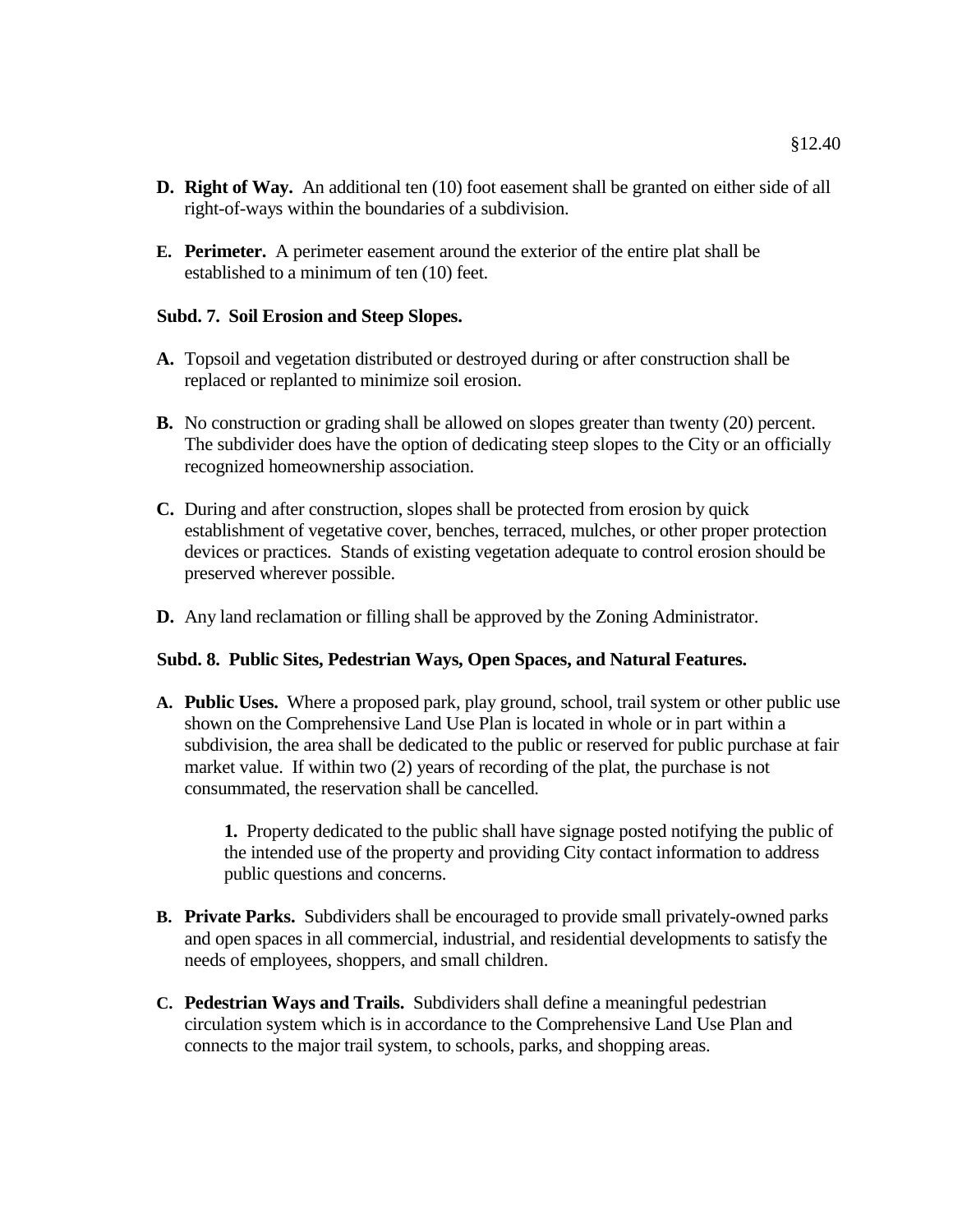- **D. Mitigated Wetlands.** All mitigated wetlands must be contained entirely within an outlot for deeding to the City to ensure preservation of the environmental integrity of the wetlands.
- **E. Natural Features.** Existing natural features which add value to and enhance the attractiveness of the development and the community (trees, water courses, etc.) shall be preserved, insofar as possible, in the design of the subdivision. Planting strips shall be placed along highways and railroad lines to screen the view and to reduce noise levels in residential areas.

### **Subd. 9. Drainage.**

- **A.** Plans for surface water runoff and drainage shall be reviewed by the Planning Commission, City Engineer and Council prior to final plat approval.
- **B.** The subdivision should be so designed that the drainage system utilizes to the greatest extent possible existing natural overland flows, open channel and drainage routes.
- **C.** The drainage system shall be constructed and operational during the initial phase of construction.

(Sections 12.41 through 12.49, inclusive, reserved for future expansion.)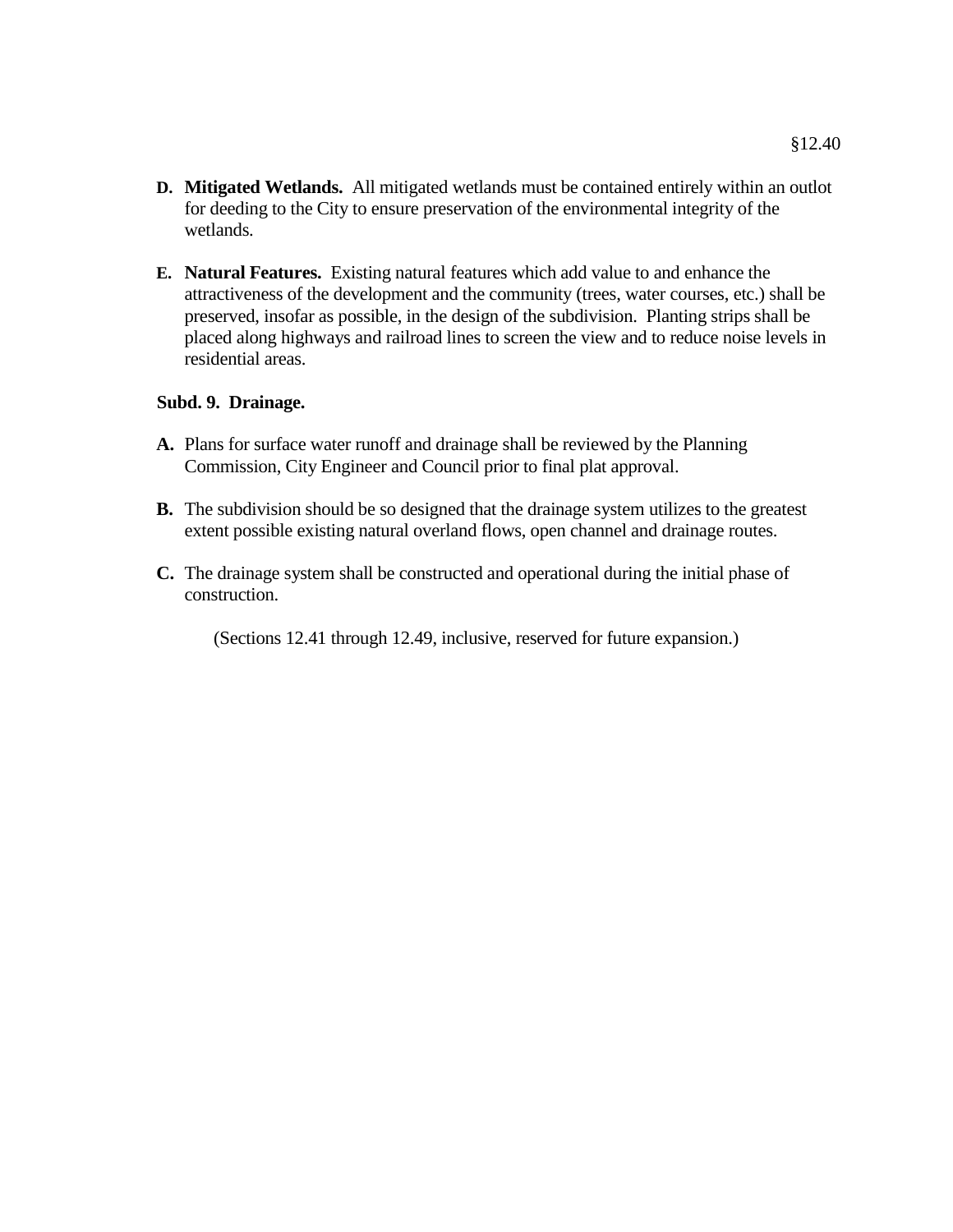#### **SEC. 12.50. DEDICATIONS AND CONDITIONS OF SUCH DEDICATION.**

**Subd. 1. Residential Dedication.** In all new residential subdivisions, lot splits, minor subdivision and in properties changing from one zoning district to a higher density residential zoning district, the City shall require that a sufficient portion of such land be set aside and dedicated to the public for parks, schools, playgrounds, or other public use exclusive of property dedicated for streets and other public ways. This is pursuant to Minnesota Statute 462.358. It shall be presumed that a sufficient amount of land has been dedicated for parks, schools, and playgrounds for the present and future residents of the subdivision if the subdivider dedicates at least ten (10%) percent of the land in the subdivision. The City upon consideration of the particular type of development proposed in the subdivision or land rezoned, may require larger or lesser amounts of land to be dedicated if it determines that the present and future residents of the subdivision or development would require greater or lesser amounts of land for such purposes. The City shall be the sole determinant in requiring the land dedication or requiring a per dwelling unit cash payment. The amount of this fee shall be determined by the City Council as part of the annual schedule of fees and charges. The fees shall be due by the developer at the time of entrance into a development agreement. If the property is rezoned the fee shall be required at the time of the building permit payment when the property is developed.

**Subd. 2. Other Dedications.** In commercial, Industrial, or other Nonresidential subdivisions the City may decide not to require the subdivider to contribute land, cash or any combination thereof. In those instances, however, where the City deems it in the public interest to require a contribution, the subdivider shall dedicate five (5) percent of the undeveloped land or half of the per dwelling unit fee as established in Subd. 1.

**Subd. 3. Findings of Facts for Dedications.** It shall be deemed to be in the public interest to require land dedication, cash contribution, or any combination thereof when the Council after review and recommendation makes one or more of the following findings of fact:

- **A.** All or part of the proposed subdivision has been designated as park, playground, public open space, storm sewer holding areas or ponds on as adopted City Plan.
- **B.** Such contribution is necessary in order to protect adjacent land uses from potential conflicting land used which could exist on the land subdivided.
- **C.** The increased number of residents to reside or be employed within the subdivision will increase the recreational demands upon the City.
- **D.** Such contribution is necessary to provide proper surface water run-off generated by the uses proposed within the subdivision.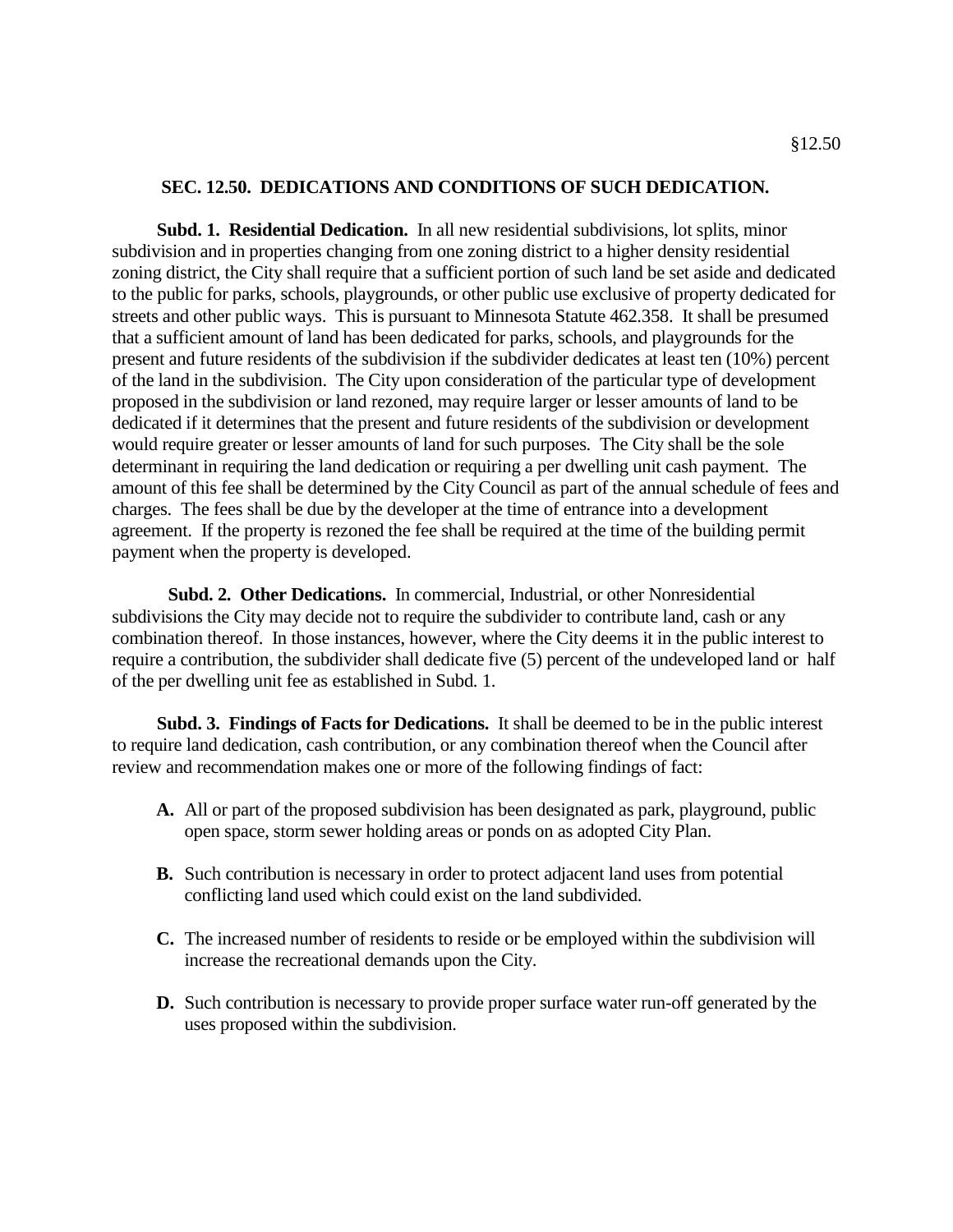- **E.** The land proposed to be subdivided contains or borders upon existing unique topographical features including but not limited to ponds, lakes, streams, timber stands, water holding areas, hills, steep slopes, drainage areas, or bluffs which should be preserved to prevent foreseeable safety, pollution, or erosion hazards or to provide unique recreational and aesthetic qualities and enjoyment to the City.
- **F.** Such contribution is necessary to comply with or fulfill the goals, policies, and programs of the City.

**Subd. 4. Exceptions for Outlots.** In subdivisions which include outlots for future development or outlots within a subdivisions that are designed specifically for other purposes, the subdivider shall contribute land, cash, or any combination thereof as provided herein, whichever is applicable as well as the following criteria:

- **A.** For land contributions, the entire subdivision, including the land within the outlots will be included in the determination of the total land dedication percentage.
- **B.** When deemed necessary by the City for cash contributions only that land exclusive of the outlots will be included in the determination of the total land dedication percentage.

**Subd. 5. Delayed Contribution.** Upon petition by the subdivider, the Council may approve a delay in actual contribution of the cash required in lieu of land until such time a development occurs on the property being subdivided provided that a proper legal agreement is executed guaranteeing such contribution. Delayed contribution payment shall include eight (8) percent interest per year.

**Subd. 6. Geographic location of Dedications.** In such cases where the subdivider is required to dedicate land area the Council shall have the right to determine the geographic location and configuration of said dedication. The land dedicated shall not consist primarily of wetland, steep slopes or other natural or man made features that make the property unusable as parkland.

(Sections 12.51 through 12.59, inclusive, reserved for future expansion.)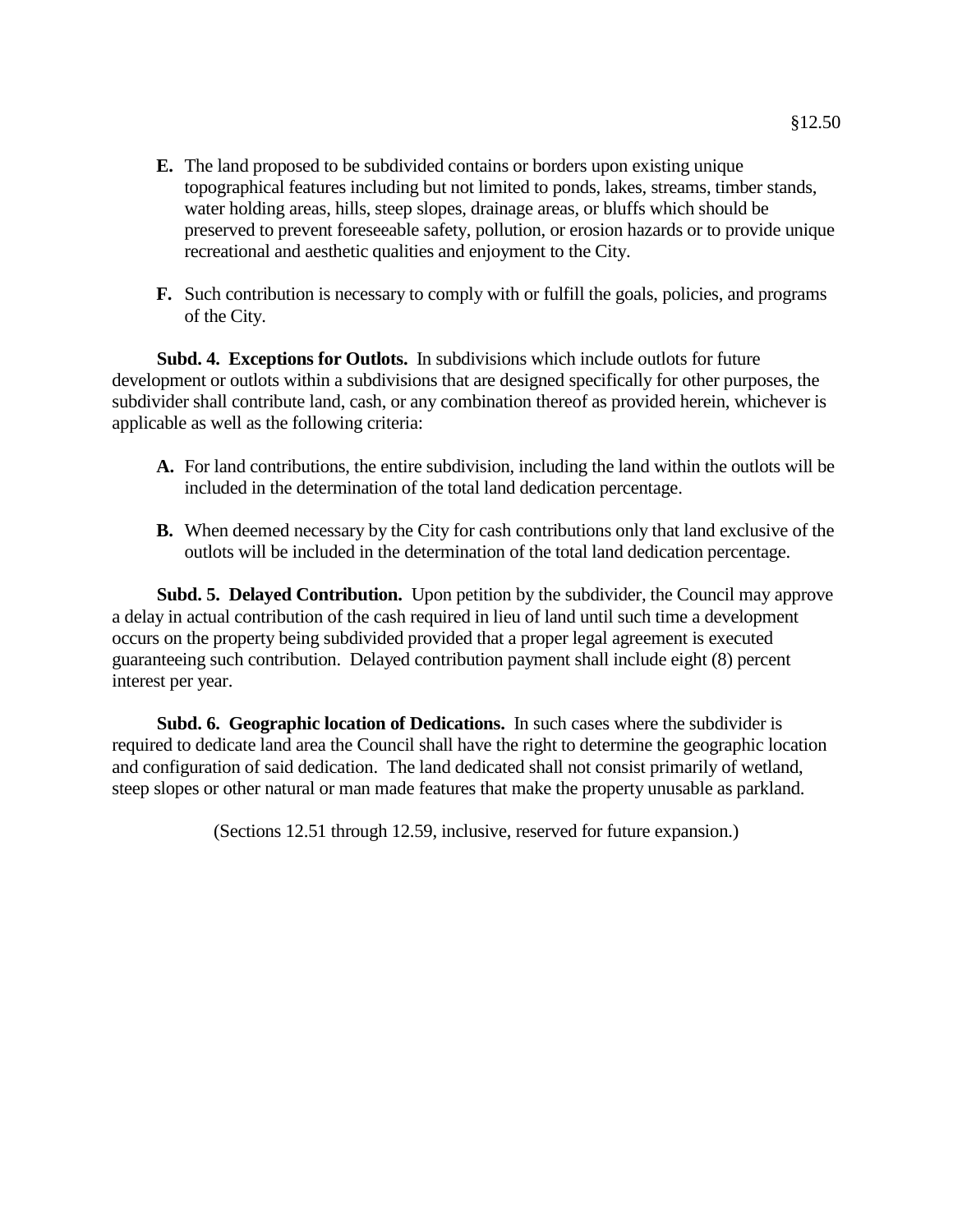#### **SEC. 12.60. SUBDIVISION IMPROVEMENTS.**

**Subd. 1. Required Improvement Contract.** Prior to installation of required improvements and prior to approval of the final plat, the subdivider shall enter into a contract with the City requiring that the subdivider furnish and construct said improvements at his sole expense and in accordance with plans and specifications to be approved by the City Engineer. The contract shall stipulate the type and extent of the improvements to be constructed, the cost of construction, the construction time schedule, the City's authority to inspect the construction, and the amount of the escrow deposit, performance bond, or other security acceptable to the City to be furnished in accordance with the requirements of this Section. Alternatively, the City in its discretion may require that, or, at the request of the subdivider may agree to undertake the installation of the required improvements in which event the subdivider shall enter into a contract with the City agreeing to pay the expense thereof, including all construction, engineering, legal, financing, and administrative costs incurred by the City by reason thereof. By such contract the developer shall agree to the method and schedule of payment to the City as determined by the City, and, if required, shall agree to furnish the escrow deposit, surety bond, or other security described herein.

**Subd. 2. Required Improvements.** Prior to the approval of the final plat, the subdivider shall have agreed in the manner set forth below to install in conformity with construction plans, approved by the City Engineer and in conformity with all applicable standards and City Code provisions, the following improvements on the site:

- **A. Monuments.** Monuments of a permanent character as required by State Statute, shall be placed at each corner or angle on the outside boundary of the subdivision, Pipes or steel rods shall be placed at each corner of each lot and at each intersection of street center lines.
- **B. Streets and Alleys.** All streets and alleys shall be graded to their full width except in areas where tree cover and topography can and should be preserved. All streets and alleys shall have an adequate sub-base, and shall be improved with an all-weather permanent surface in accordance with City minimum design standards as recommended by the City Engineer.
- **C. Curb and Gutter.** Permanent curb and gutter of a design approved by the City Engineer shall be installed on both sides of each improved street dedicated in the plat.
- **D. Sidewalks.** A minimum of six (6) foot concrete sidewalks shall be installed on each side of the street within a plat. A ten (10) foot bituminous trail on one or both sides of the road may be substituted for sidewalk if the City deems it appropriate to do so because it is a major pedestrian way.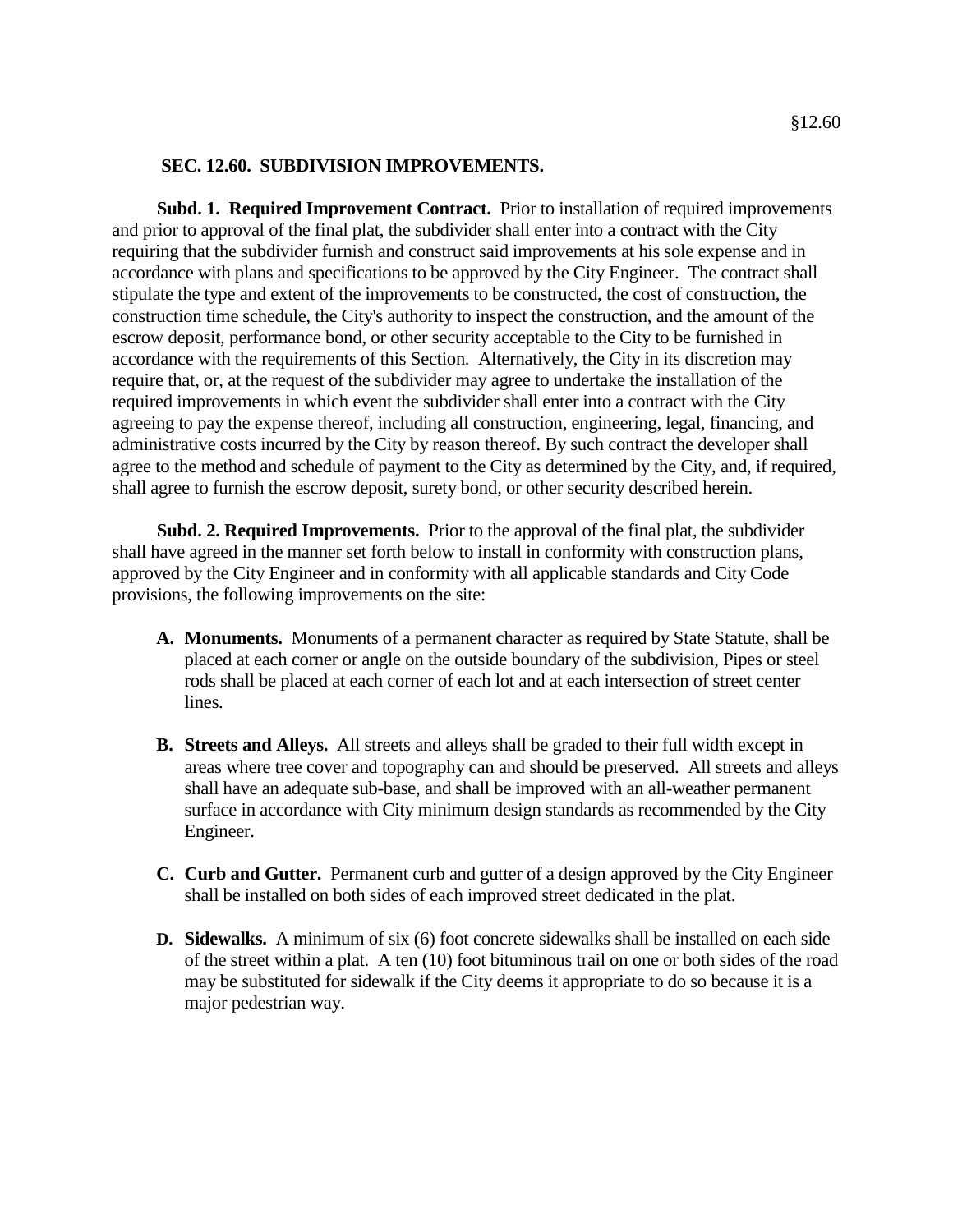- §12.60
- **E. Water Supply.** When a proposed subdivision is located adjacent to or reasonably near the existing service area of a public water system, the water line shall be extended and service connections shall be stubbed into the property line of each lot. Fire hydrants shall also be provided.
	- **1.** In areas where it is impractical to provide public water service, individual wells or approved private community water systems shall be provided on each lot or grouping of lots, properly placed in relationship to the individual sewage disposal facilities on the same and adjoining lots. Well locations and construction must meet approved State of Minnesota and Sherburne County health standards. All systems shall also comply with the sewer and water provisions of the City Code.
- **F. Sewage Disposal.** Sanitary sewer mains and service connections shall be installed to service all lots less than two and one-half (2-1/2) acres in size and shall be connected to the public system.
	- **1.** In areas being platted with lots two and one-half (2 1/2) acres or larger in size, individual on site sewage disposal facilities shall be provided on each lot properly located with reference to the wells on the same and adjoining lots as well as with the structure location as stated herein. All systems shall comply with the sewer and water provisions of the City Code, and shall meet approved State of Minnesota and Sherburne County health standards.
- **G. Storm Drainage.** A system that will adequately take care of the surface water runoff within the subdivision shall be provided including storm sewers, drain inlets, manholes, culverts, and other structures and easements, as recommended by the City Engineer.
- **H. Street Signs.** Street signs of a standard design approved by the City shall be installed at each street intersection and other locations as designated by the City Engineer.
- **I. Public Utilities.** All utility lines for telephone, electrical services, gas services and cable shall be placed underground in a joint trench in a location approved by the City Engineer.
- **J. Street Lighting.** Street lighting shall be required in all subdivisions and plans shall be approved by the Council.
- **K. Pedestrian Ways.** All walkways adjacent to streets or otherwise defined by easement shall be improved to adequately accommodate pedestrian traffic.
- **L. Subdivision Signage.** A sign stating the name of the subdivision must be established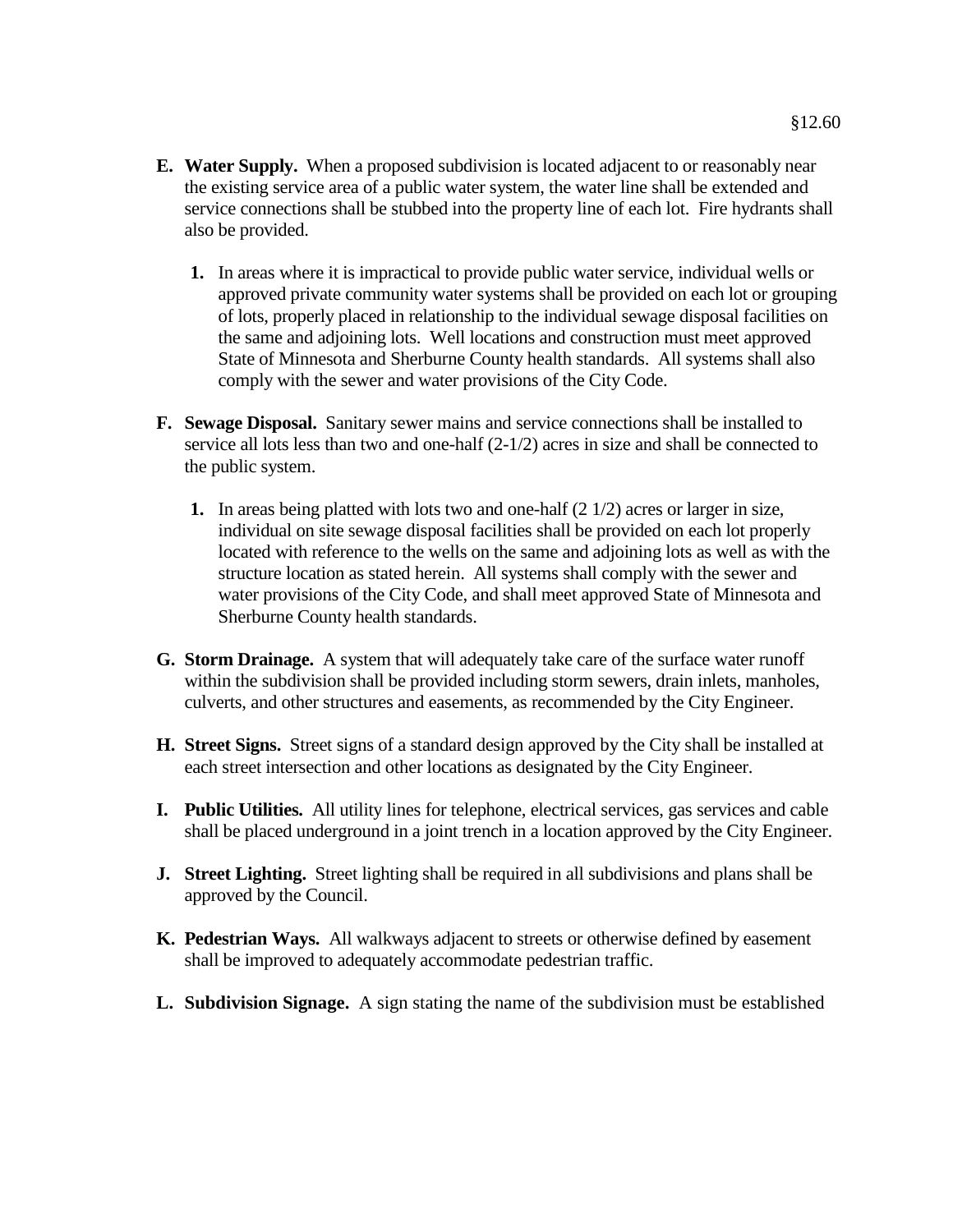at the entrance to the subdivision in a location approved with the final plat for all residential subdivisions of 15 or more units. For subdivisions with multiple phases only one sign for the entire subdivision is required and the sign shall be established when the abutting roadway is established. Said sign shall be made of a natural maintenance free material such as stone, brick or granite and the subdivision name must be in letters at least eight (8) inches high and approved by the City*.* 

**Subd. 3. Payment.** The required improvements to be furnished and installed by the subdivider, which are listed and described above, are to be furnished and installed consistent with the policies set forth in the Public Development Policy Manual. If any improvement installed within the subdivision will be of any substantial benefit to the lands beyond the boundaries of the subdivision, the Council may make provision for causing a portion of the cost of the improvement, representing the benefit to such lands, to be assessed against the same and in such case the subdivider will be required only to pay for such portions of the whole cost of said improvements as will represent the benefit to the property within the subdivision.

 **Subd. 4. Financial Guarantee.** Prior to the approval of the final plat, if the subdivider is to undertake the installation of the required improvements, he shall make an escrow deposit and furnish a performance bond or other security acceptable to the City, equal to the total administrative and construction costs of the improvements as estimated by the City Engineer and City Attorney, and including the cost of inspection by the City. If the City undertakes the installation of said improvements, and if required by the City, the subdivider shall make an escrow deposit and furnish a surety bond or other acceptable security in the amount of the sum the subdivider has agreed to pay the City for the installation of said improvement. Any such escrow deposit, bond or other security shall accrue to the City in case of default of the subdivider. In case of default the City shall appropriate any such bond or security. The term of any deposit, bond or security shall be specified by the City. Any deposit, bond, or security must be subject to approval by the City. Deposits shall be made with the City Treasurer or with a responsible escrow agent acceptable to the City. The City may agree to provide for reduction of the amount of any bond, security, or escrow deposit by reason of completion of, or in payment for, the improvements for which said bond, security, or deposit has been made. Nothing herein shall preclude the City from making special assessment against benefited property for improvements made on it.

#### **Subd. 5. Construction Plans and As-Builts.**

- **A. Construction Plans.** Construction Plans for the required improvements conforming in all respects to the standards of the City and the applicable ordinances, shall be prepared at the subdivider's expense by a professional engineer who is registered in the State of Minnesota; said plans must contain the engineer's certification. Such plans, together with the quantity of construction items, shall be submitted to the City Engineer for approval.
- **B. As-Built Drawings.** Upon City Engineer's certificate of compliance, the subdivider shall furnish the City with as-built drawings prepared by a Registered Engineer showing the improvements as built or in place.